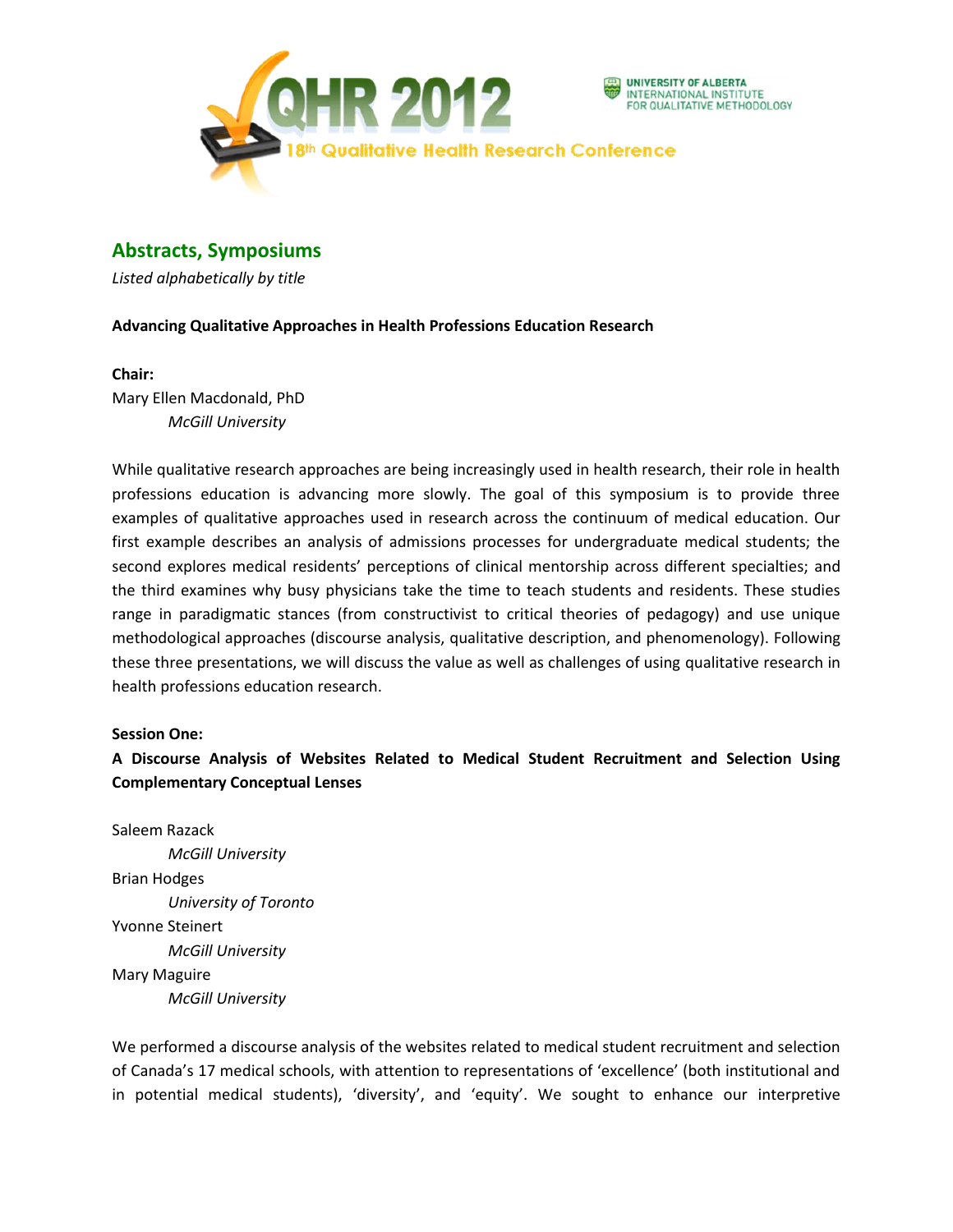understandings by analyzing the data through the conceptual lenses of three social theorists: Foucault, Bourdieu, and Bakhtin. Methodologies aimed at combining theoretical lenses in this manner have variably been called 'theoretical triangulation,' 'complementarity,' and even 'bricolage.' Institutional prestige and applicant excellence were generally represented through discourses of research, innovation, & global positioning. Diversity discourses emerged primarily as appeals to institutions' 'cosmopolitan sophistication.' Equity was vaguely defined. Analyzing the identified discourses through the three theoretical lenses enriched our understandings of the texts: Through the Foucauldian lens we analyzed excellence definitions in terms of knowledge-power relationships ("value"). Through the Bourdieuvian lens, we were able to appreciate how "value" might translate into "capital" required for competitive prospective applicants to medical school. Through the Bakhtinian lens we were able to understand how "transactions" of "value" and "capital" might occur through the use of language and voice. In this presentation we will discuss the multiple theoretical lens approach used in this study as a means for potentially deepening understandings of the discourses identified. We posit that this approach has the potential to enhance interpretive understandings, which, in turn, may assist with the transferability and resonance of the work within the medical education community.

#### **Session Two:**

### **A Descriptive Analysis of Residents' Perceptions of Mentorship in the Clinical Context**

Michelle Elizov *McGill University* Shelley Rohar *McGill University* Miriam Boillat *McGill University* Mary Ellen Macdonald *McGill University* Peter McLeod *McGill University* Yvonne Steinert *McGill University*

Although the characteristics and usefulness of mentorship have been frequently described in a number of professional domains, mentorship in medicine's clinical context, where direct patient care sets the stage for teaching and learning, has been largely unexplored. Given the importance of mentorship in the formation of physicians and the lack of extant research on this topic, we elected to use a qualitative descriptive methodology in order to explore and provide rich descriptions of residents' perceptions and experiences of mentorship within the clinical context. Individual semi-structured interviews were conducted with 31 participants (residents, faculty and administrative stakeholders) from four McGill University‐affiliated teaching hospitals. Interviews were transcribed verbatim and analyzed thematically. This presentation will focus on the nine resident interviews drawn from the larger data set of participants. Analysis indicates that mentorship plays a critical and complementary role in the learning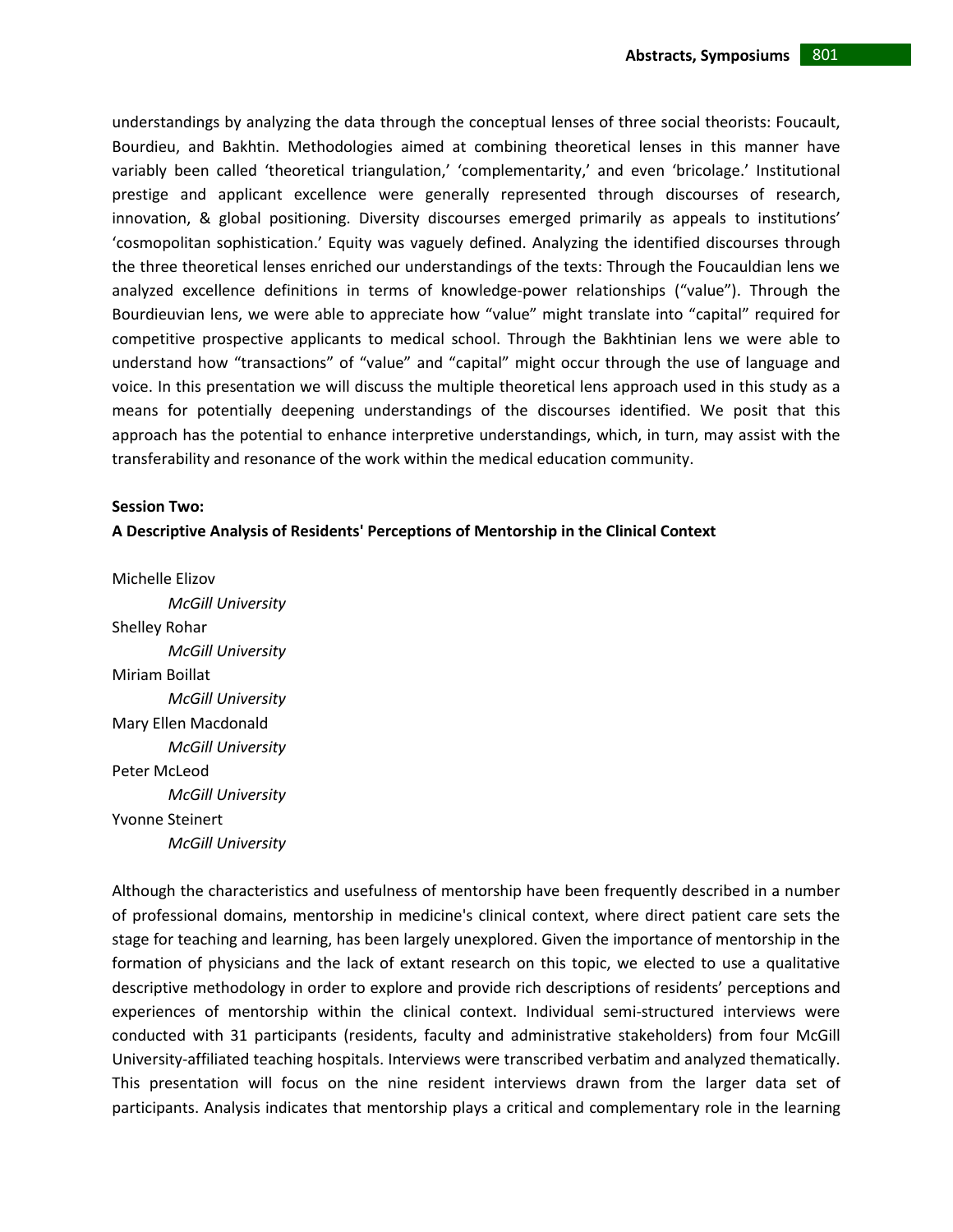and development of residents. Learning from a mentor's experience, constructive feedback, and a mentee-centered approach were deemed key aspects of effective mentorship. Although we sought to explore what may be unique to mentorship within the clinical setting, what also emerged from our data was that many of the perceived benefits of mentorship had less to do with clinical skills than with the non‐clinical aspects of medicine. In clinical medicine, mentorship is highly valued by trainees as they pursue clinical excellence and balanced personal and professional development. In this session we will discuss both our findings as well as the pertinence of the research method chosen given the objective of the study and its usefulness for health professions education more broadly.

#### **Session Three:**

### **Why Physicians Teach: Preliminary Findings from a Phenomenological Study**

Yvonne Steinert *McGill University* Mary Ellen Macdonald *McGill University*

The education of future physicians is highly dependent upon teaching in the clinical environment, a setting which is marked by competing demands, conflicting priorities, and the constant pressure of patient care. And yet, despite the pace and intensity of this environment, many physicians carve out time for teaching medical students and residents. Why is this so? What motivates clinicians to teach, and in so doing, balance the needs of patients and learners in order to contribute to the development of future generations of health care professionals? To understand the meaning of teaching, as well as perceived rewards, challenges, motivations, and expectations, we conducted semi‐structured interviews with 12 physicians in the fields of Medicine, Surgery and Pediatrics. A phenomenological analytic method, based on Benner's interpretive framework, guided the data analysis. Initial findings were presented to a second group of clinical teachers for member checking. Preliminary findings suggest that physicians enjoy – and are motivated by – clinical teaching for a number of reasons: They believe that teaching makes their jobs as clinicians more interesting and allows them to learn and stay up-to-date; they also value the interaction – and connectedness – with students and residents and like to see them develop. In addition, they see teaching as part of their identity as well as their contractual and moral obligation, and they want to leave a legacy for future generations of heath care professionals. These findings hold important implications for the design and delivery of faculty development programs as well as the recruitment, retention, and renewal of faculty members.

#### **Intersectionality-Based Policy Analysis: a New Framework for Understanding Health Inequities**

**Chair:** Olena Hankivsky *Simon Fraser University*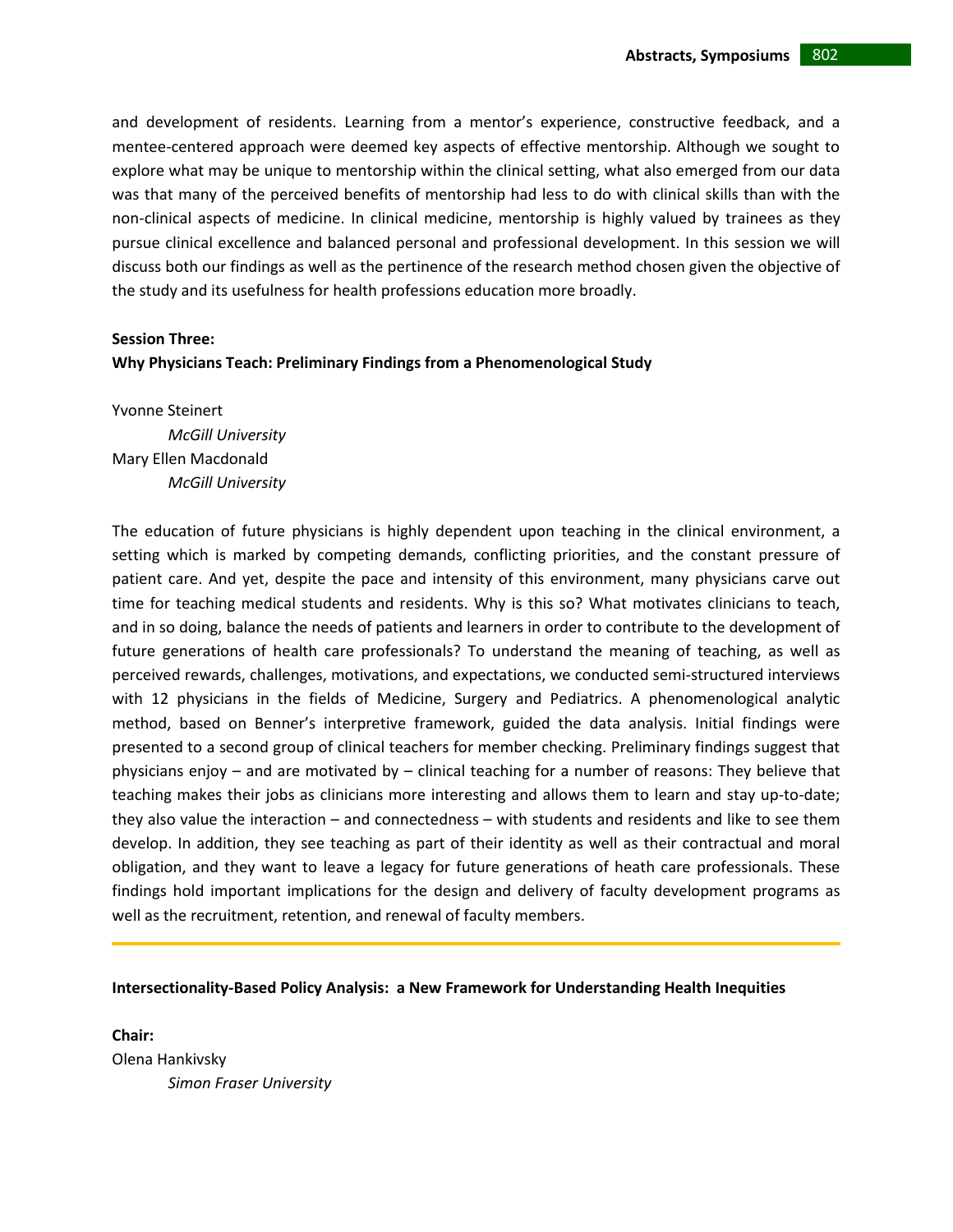There is growing recognition that governments should be evaluated by their ability to deliver and implement policy that can correct power imbalances and address differential and distributional health impacts including avoidable, unnecessary, inequitable and unjust differences in the health of diverse groups of people. An intersectionality-based policy analysis (IBPA) Framework has been developed through a collaborative process at Simon Fraser University, Institute for Intersectionality Research and Policy, to facilitate the analysis of complex issues of health policy and inequity. In this symposium we first provide a review of the IBPA framework explaining its essential features, development, theoretical grounding and the existing assessment tools it seeks to improve upon. Next, two case studies that apply this critical framework to HIV/AIDS policy issues in Canada will be presented in order to explore the strengths and limitations of intersectionality-based analysis for qualitative health researchers and diverse policy actors.

# **Session One**

### **Introduction to the Intersectionality-Based Policy Analysis Framework**

#### Olena Hankivisky

*Simon Fraser University*

Techniques for conducting health policy analysis range from simplified step-by-step linear models, to more specialized tools that are organized around conceptions of the policy making process, 'problem' definition or focused on specific questions about the nature and types of policy, the process of making policies, and the effects of policy in the everyday world. An IBPA Framework is intended to improve current Health Impact Assessments (HIAs) which seek to tackle health inequities when making health and health-related decisions at the level of policy and programming. IBPA is founded on what HIAs commonly overlook: reflexivity, relationality, processes of differentiation and accounting for resistance and resilience. We argue that the theory of intersectionality holds much promise in constructing an improved method for policy analysis which can generate knowledge necessary for achieving more inclusive, just, effective and efficient health policies. The IBPA framework contains two core components: a set of guiding principles and a list of 12 overarching questions to help guide, frame and shape the analysis. The guiding principles are intended to ground the key questions, including their supporting sub-questions, to ensure that each is asked and answered in a way that is consistent with an intersectionality-informed analysis. The questions are divided into two main categories—descriptive and transformative—which are designed to provide the necessary components for an effective IBPA. Their combined effect is intended to expand and transform the ways in which policy problems and processes are understood and critically analyzed so as to ensure fine-tuned and accurate policy recommendations and responses.

#### **Session Two**

**Reconceiving the 'Problem' in HIV Prevention: HIV Testing Technologies and the Criminalization of HIV Non-Disclosure**

Daniel Grace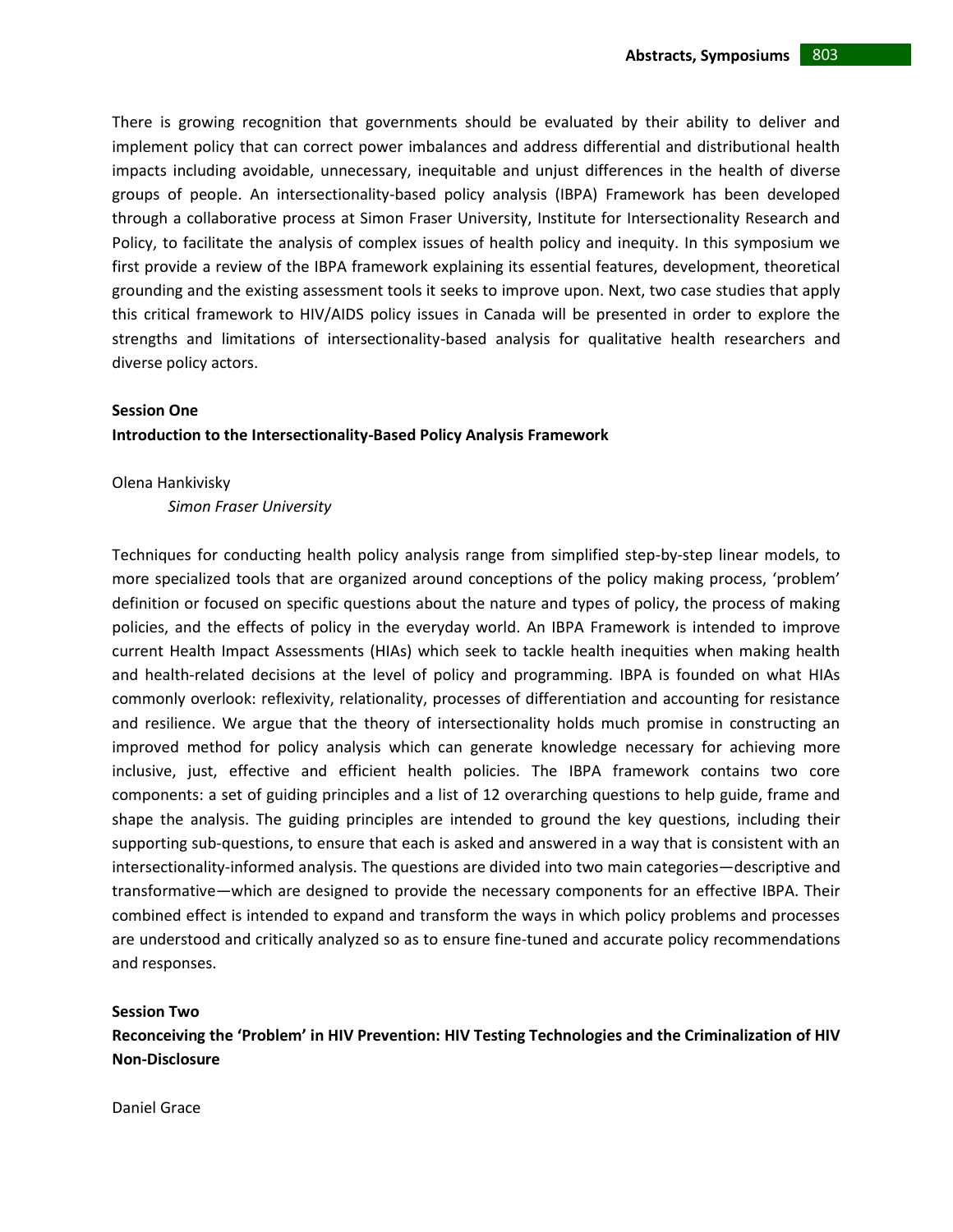#### *University of British Columbia*

A new generation of HIV tests allows for a much earlier detection of infection following the transmission event. HIV has an increased risk of transmission during the first 8 weeks after infection due to greater infectivity during this period. What has not been thoroughly examined, however, is the possible relationship between these innovations in laboratory technologies and the increasing use of the criminal law to prosecute alleged cases of HIV non-disclosure in Canada. This paper is informed by formative research with the Canadian Institutes for Health Research (CIHR) team in the Study of Acute HIV infection (AHI) in Gay Men and an intersectionality based policy analysis (IBPA) framework. Considering these two public health issues together using an IBPA framework elucidates key tensions within and across these approaches to HIV/AIDS prevention and governance including the ways in which populations are differentially impacted by these responses. This analysis supports calls for expanding access to new HIV testing technologies in British Columbia in order to increase the detection of AHI, adapt existing prosecutorial guidelines to help eliminate or reduce the application of the criminal law to cases of alleged HIV non-disclosure in the province, and meaningfully invest in HIV prevention efforts which address the structural drivers of the epidemic. While testing is an important albeit insufficient aspect of HIV prevention efforts, the increasing trend towards criminalizing HIV non-disclosure cases in Canada poses significant problems in scaling up an effective national and provincial HIV response.

#### **Session Three**

# **Heterosexism, Medicalization and Sex Panic: Intersectional Perspectives on HIV Prevention Funding For Gay Men**

#### Olivier Ferlatte

*Simon Fraser University*

For three decades, British Columbia's gay men have remained a key population dramatically impacted by HIV. However, despite this well documented inequity, policies and investments to support prevention activities among this population have fallen short. This paper applies the Intersectionality-Based Policy Analysis (IBPA) framework to identify the complex and intersecting factors that contribute to sustaining inequities in the distribution of resources for HIV prevention. This analysis is informed by semistructured interviews with six key informants working in HIV policy or community groups. Four main issues were revealed by the IBPA application: 1) Representations of the HIV epidemic in British Columbia are problematic as they exclude gay men and social vulnerabilities; 2) Under funding has created competition among groups where the most vulnerable (including differently positioned gay men) are penalized; 3) The focus on medicalized forms of prevention increases inequities of and among gay men; 4) Funding allocation is tainted by a pattern of systemic discrimination against gay men that is defined at the intersection of heterosexism, medicalization, and sex panic. These findings may be useful to inform the development of new advocacy strategies that include building coalitions with other vulnerable populations. Gay advocates have generally been alone in fighting heterosexist biases in HIV policies. However, this analysis points to additional forms of bias that are also impacting other vulnerable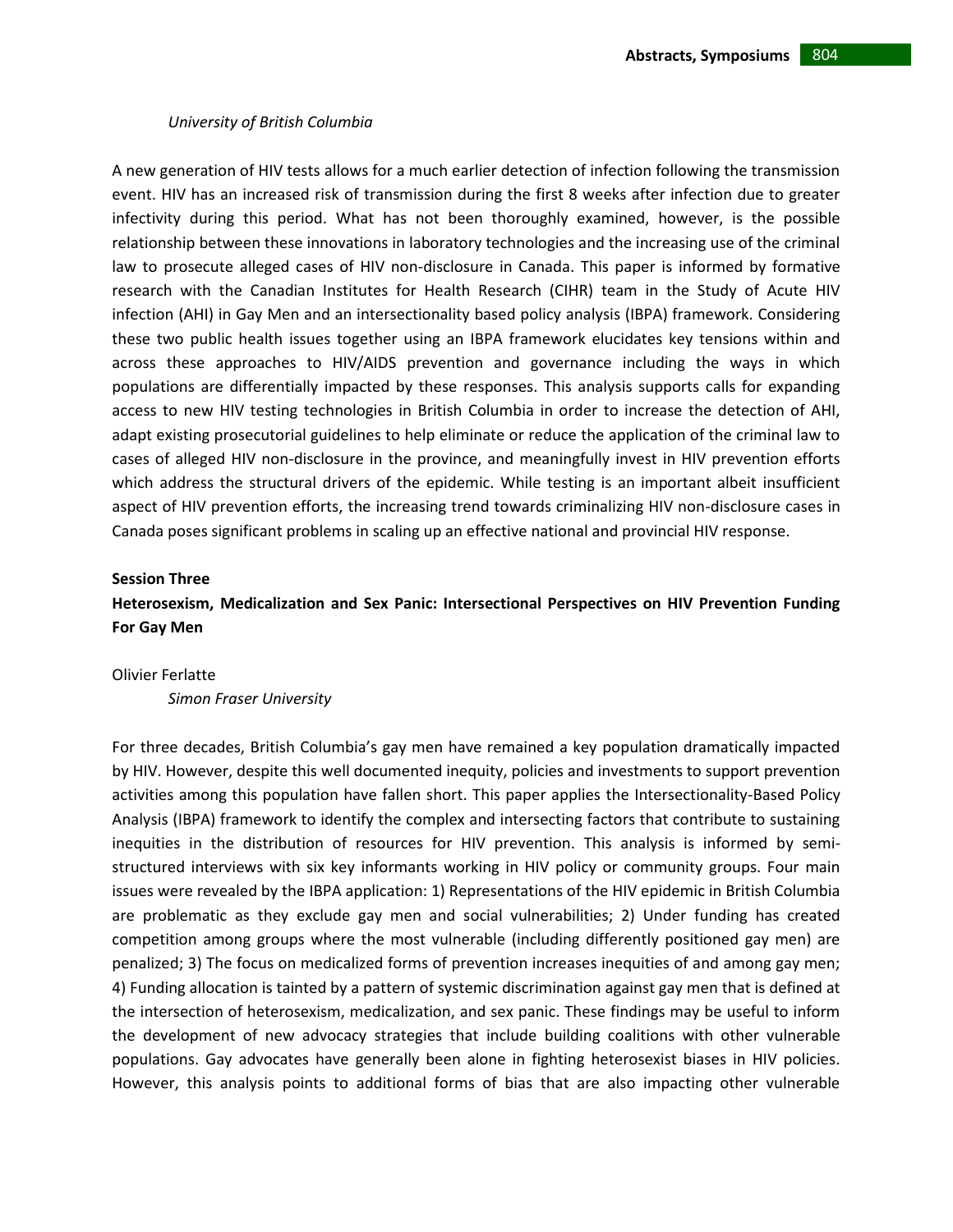populations. These similarities may help disrupt competition among differently positioned groups and lead to common efforts to see sexual rights respected in the current medicalized prevention context.

# **Participatory Research Approaches and Social Justice**

**Chair:** Alissa Levine *McGill University*

Social justice and knowledge translation represent core drivers of participatory approaches to research in health. Indeed, PR's historically grounded ideals of emancipatory learning and action for social change provide sound philosophical foundations for addressing disparities in health.

Concerned with the growing access-to-care gap between privileged and marginalized populations in Québec, McGill University's Oral Health and Society Research Unit has embraced the values and methods of participatory research for producing knowledge and social innovations. This symposium presents three initiatives, documenting process, outcomes, and challenges.

Our first presentation describes the fruitful application of PR in identifying access-to-care issues faced by people with disabilities, and solutions that may be implemented through knowledge translation. The second presentation documents the collaborative production of an ethnodrama-based medium and its application to consciousness-raising regarding poverty and health. Finally, we will present the unique challenges to collective grant writing towards setting up a 'knowledge crossroads' project in dentistry.

# **Session One:**

**Understanding and Reducing the Barriers Faced By People with Physical Disabilities in Accessing Dental Services: a Participatory Approach**

Farnaz Rashid-Kandvani *McGill University* Belinda Nicolau *McGill University* Christophe Bedos *McGill University*

Participatory research is broadly defined as "systematic inquiry, with the collaboration of those affected by the issue being studied for purposes of education and taking action or effecting change" (Green & George, 1995).

People with physical disabilities constitute a social group that faces difficulties in receiving services that many others take for granted. The objective of my research is to uncover their difficulties in accessing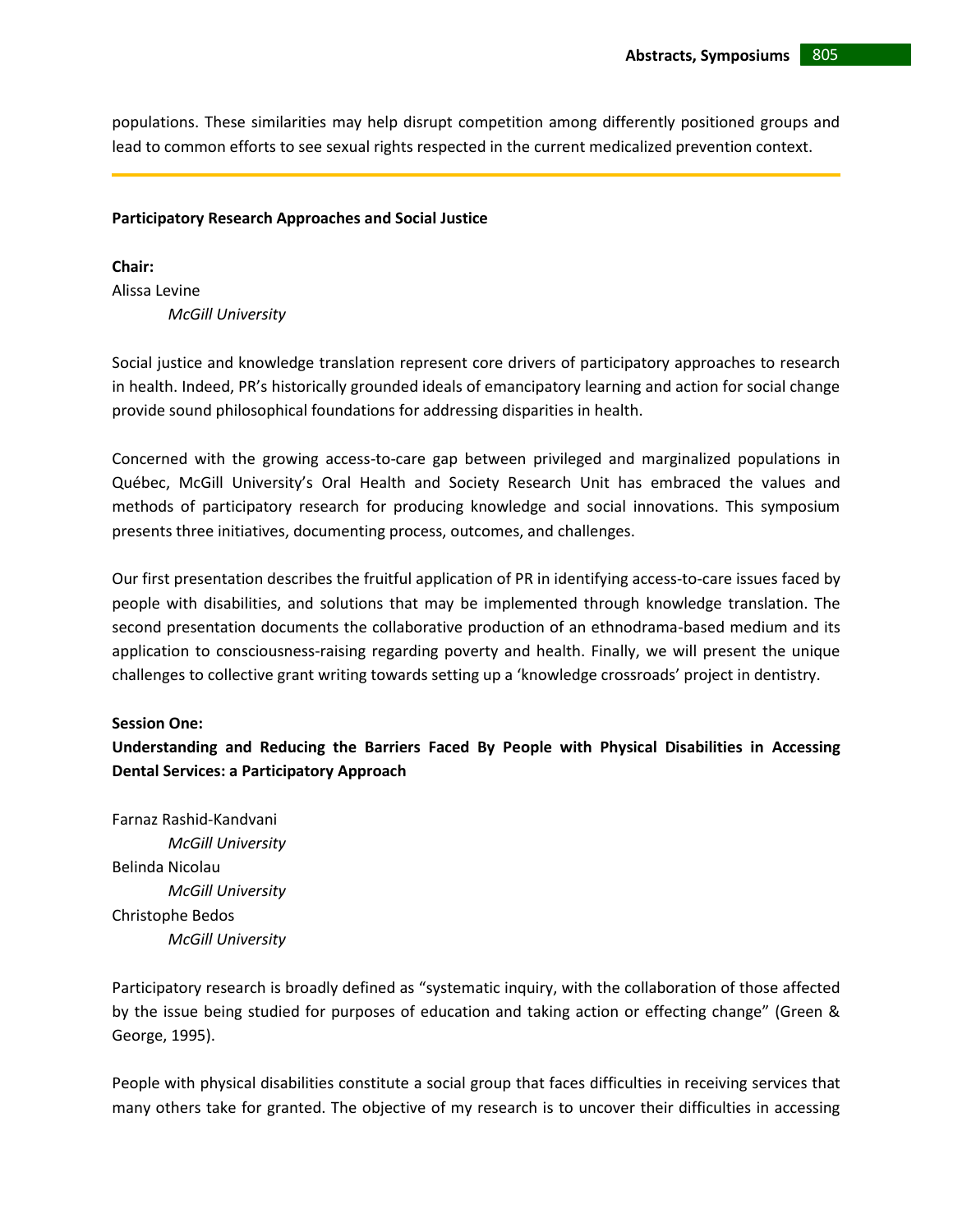dental services and identify solutions.

My qualitative research is based on a partnership with people with physical disabilities, dental professionals and public health educators. They help us better address the issues faced by disabled people as well as maximise knowledge diffusion among dental professional, the key players in improving the quality of dental services for this group.

Two persons with physical disabilities, one dentist from the Order of dentists and two public health researchers participate on an advisory committee. The members collaborated in this project, individually and through meetings. The committee helped with the development of an interview guide and participant recruitment. Initial interview results have been reviewed and members have discussed participant inclusion criteria and emergent issue of dental professionals' attitudes; they also added questions to the interview guide and discussed possible ways of knowledge translation and their feasibility.

Organizing team meetings with busy members and arranging for universally wheelchair accessible meeting places present two of the challenges faced in my project. My oral presentation aims to describe the collaborative research process and its contribution to the overall research process and outcomes.

### **Session Two:**

# **From Data to Drama: Addressing Social Inequalities in Health through Community Engaged Knowledge Translation in Dentistry**

Martine Lévesque *McGill University* Johanne Côté *Ordre des hygiénistes dentaires du Québec* Nathalie Morin *Ordre des dentistes du Québec* Isabelle Laurin *Direction de santé publique de l'Agence de la santé publique et des services sociaux de Montréal* Anne Charbonneau *Université de Montréal* Lyse Dore-Rodier *Collectif pour un Québec sans pauvreté* Cynthia Moreau *Collectif pour un Québec sans pauvreté* Sophie Dupéré *Collectif pour un Québec sans pauvreté* Alissa Levine *McGill University*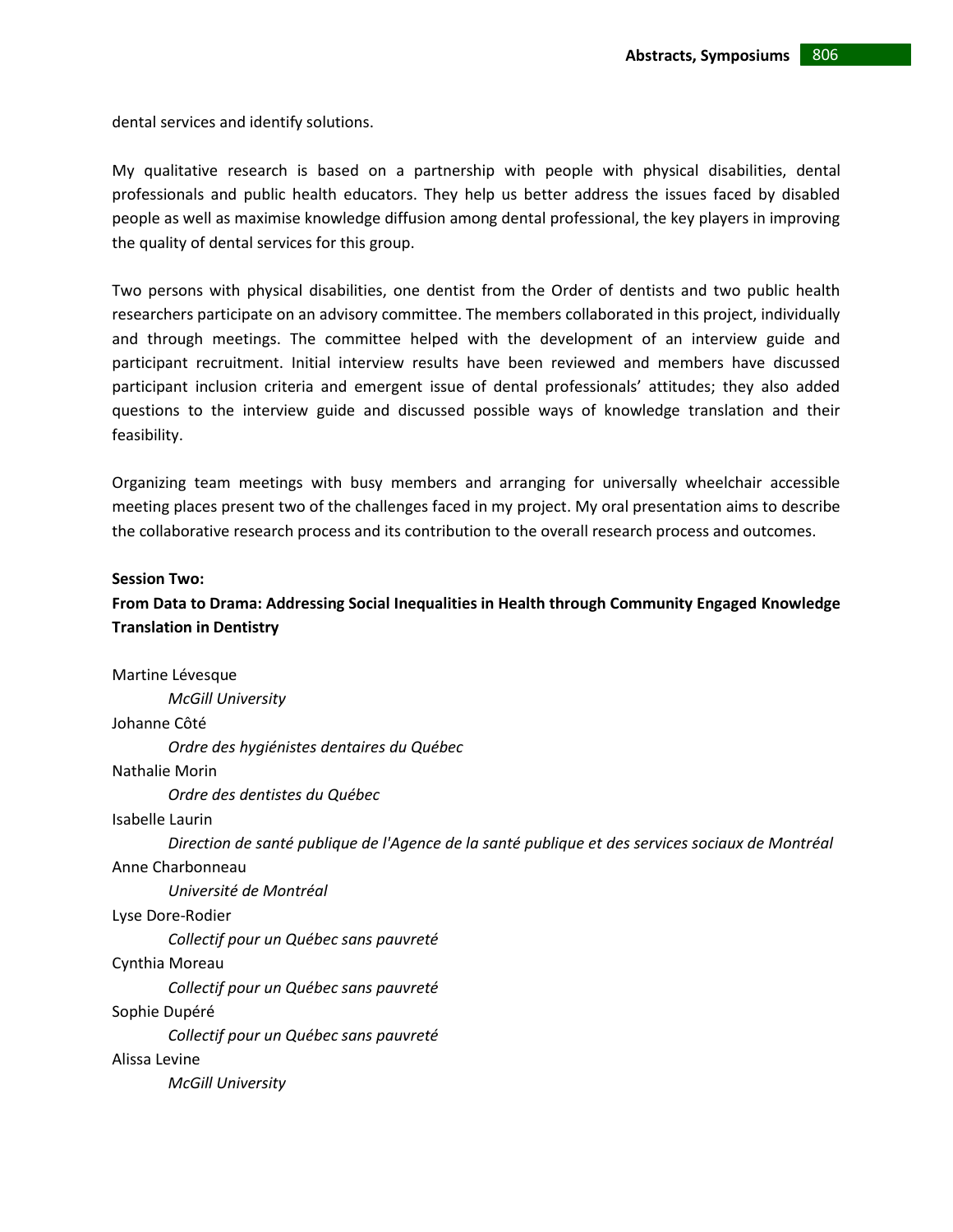Nancy Wassef *Institut national de santé publique du Québec* Christophe Bedos *McGill University*

People benefiting from social assistance are known to underuse their dental coverage partly due to difficulties encountered when interacting with the various members of the dental team. Dentists, for their part, have admitted to negatively interpreting their welfare patients' behaviours and general lifestyle, in response to which discriminatory practices are at times adopted by clinic staff. In 2006, McGill University, University of Montreal, the Quebec Antipoverty Coalition, the Quebec Order of Dentists, the Quebec Order of Dental Hygienists and the Direction de la santé publique-Montréal founded a collaboration based on mutual concern for addressing this issue.

One of our partnership's goals is to innovate, implement and evaluate oral health professional educational strategies for improving knowledge, attitudes and skills for effective response to patients dealing with poverty issues and challenges. Member organizations' representatives (approximately 10) collaborate through semester-based workshops marked by consensual decision-making, trust, and shared learning. Experiential and practical knowledge of professionals and underprivileged people inform pedagogical content and format, alongside empirical data and theory.

From 2009-2011, in collaboration with social intervention theatre professionals, our group produced a short film depicting the life of a single mother living on welfare, and her interactions with a Montrealbased dental clinic. Strongly inspired by the ethnodramatic approach to knowledge translation, this production aims to raise awareness, elicit critical reflection in learners and provide public voice knowledge production forums. This oral presentation will describe the collaborative development of the film, and present preliminary results of its current uses in various health professional educational settings.

# **Session Three:**

# **Participatory Approaches in Health Research: Preparing a Grant Application with Community Partners; the Perspective of Academic Researchers**

Christophe Bedos *McGill University* Martine Lévesque *McGill University* Sophie Dupéré *Collectif pour un Québec sans pauvreté*

Oral diseases are highly prevalent among people living on social assistance and represent a tremendous burden for both them and society. Despite their great need for treatment and the existence of public dental insurance programs in Canada, people on social assistance rarely consult dentists. To better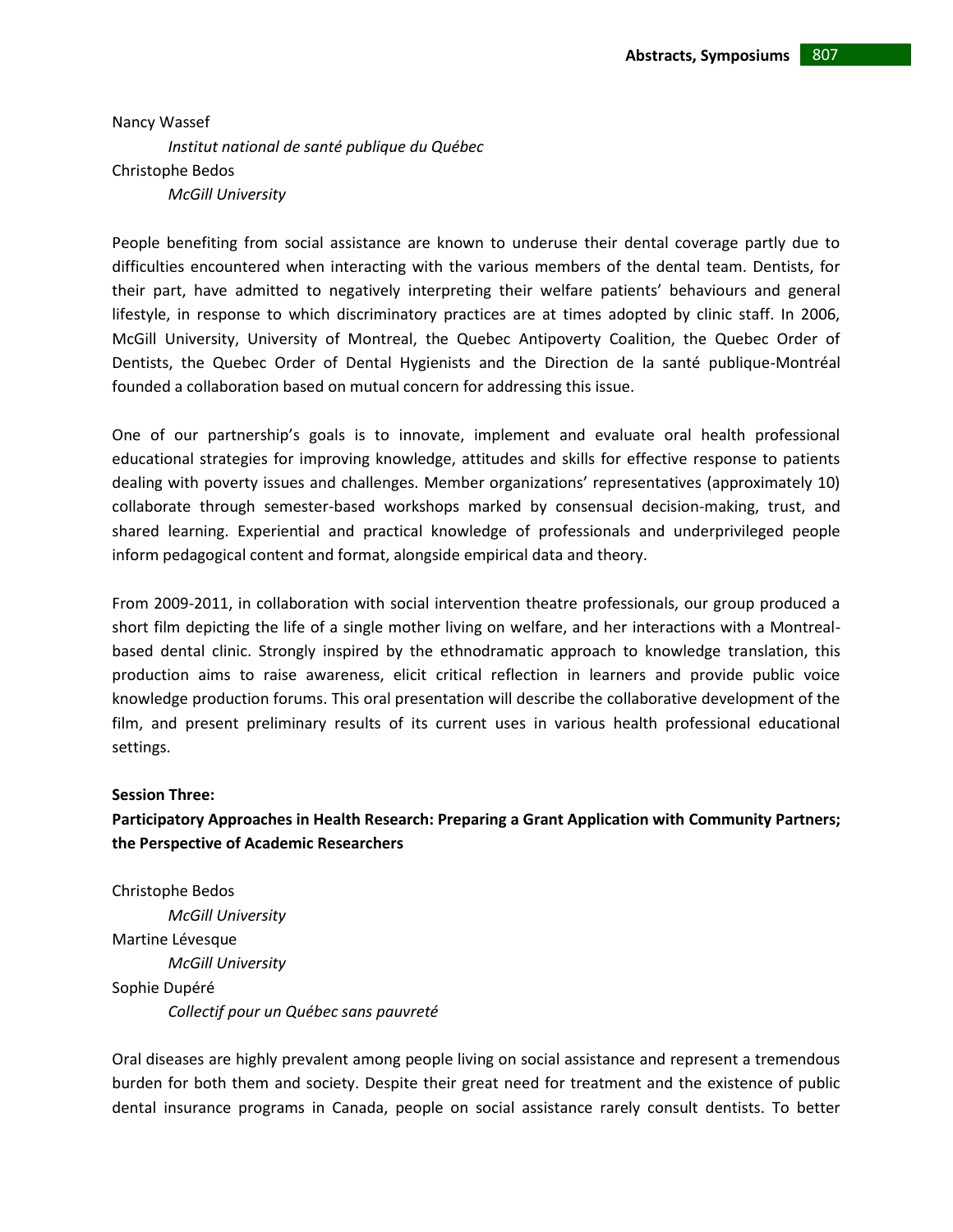understand this situation, our research team conducted several qualitative studies in Montreal over the last years. Our research shows that, one the one hand, people on social assistance report negative experiences at the dental office and often feel blamed by professionals. On the other hand, our studies reveal that dentists experience frustrations with people on social assistance and express critical views toward them.

In order to improve mutual understanding and rapport between these two groups, we have developed a participatory-action research project with partners representing dental professionals, people living in poverty, and academic researchers. Together, we wrote a proposal that was recently submitted to the Canadian Institutes of Health Research. If financed, our project will rely on a highly original methodological approach: we will invite 12 people on social assistance and 12 dental professionals to repeatedly "cross perspectives"; together, they will identify "conflictual" situations in dental clinics, understand the logics behind these situations, and develop solutions to solve or prevent them.

In our presentation, we will provide a brief overview of this project and describe how we collaboratively developed our grant proposal. In particular, we will expose the strengths of working within partnerships as well as the difficulties and challenges that we have faced.

### **Qualitative Oral Health Research with Marginalized Populations**

**Chair:** 

Basem Danish *McGill University*

Increasingly, researchers are demonstrating how oral health is a critical component of overall health. As a result, oral health care is becoming more integrated into health care services and community health programs. Despite these changes, widespread oral health disparities still exist in Canada. In 2012, the Canadian Dental Working Group called for further oral health research to tackle inequities affecting vulnerable and marginalized populations. Currently, oral health researchers are increasingly using qualitative methodologies to help address these inequities, exploring people's everyday experiences of both clinical practice and the ramifications of health and social policies. The goal of this symposium is to discuss some recent qualitative research on the oral health of marginalized populations, focusing on both urban and rural communities. Using methodologies ranging from descriptive to ethnographic, our presentations seek to illuminate challenges to oral health care as well as recommendations for improvement.

#### **Session One**

**Expectations for Oral Health Services in Northern Quebec Aboriginal Communities**

Felix Girard *McGill University*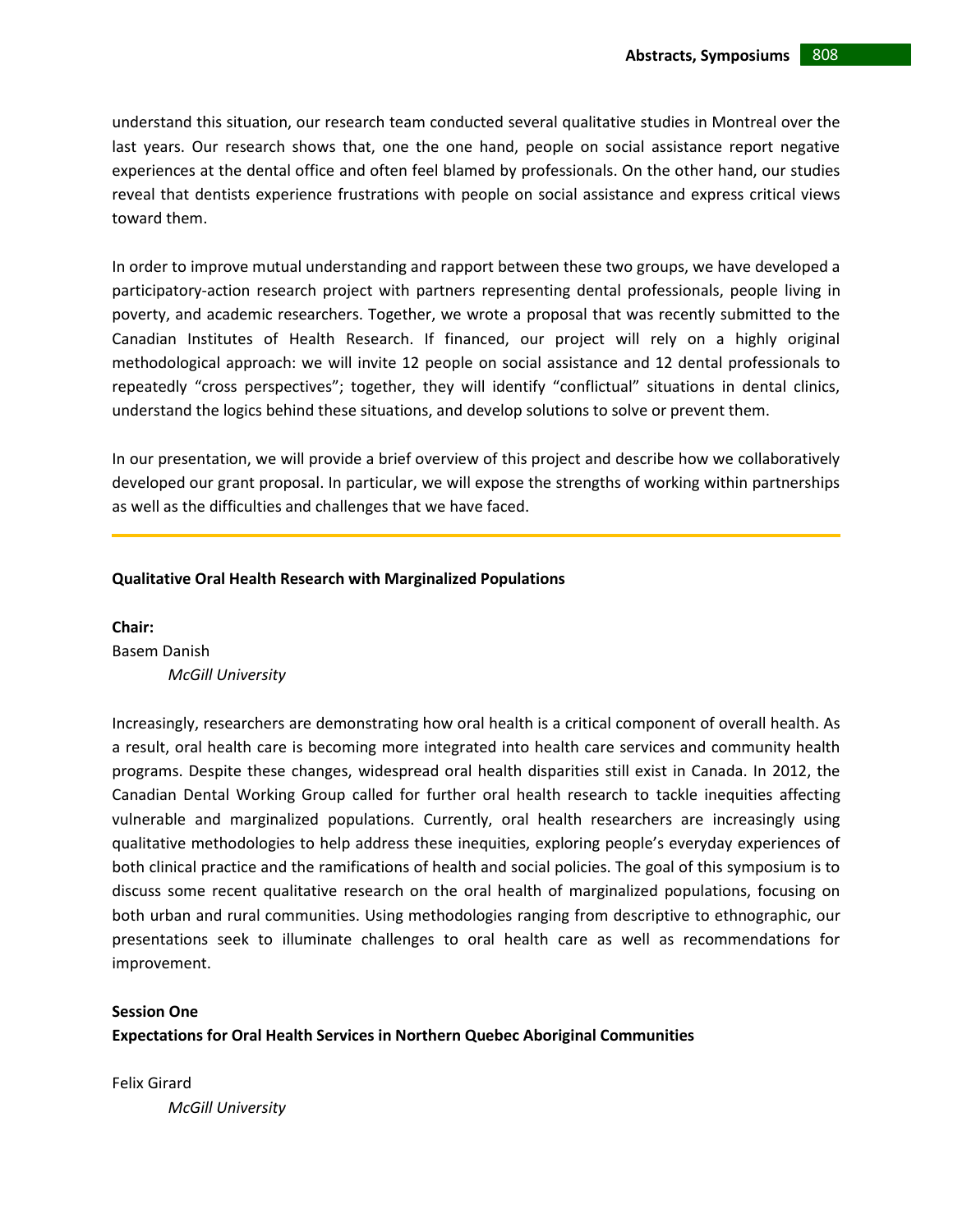# Christophe Bedos *McGill University*

The James Bay Cree have endured significant changes in their way of living. Dental caries is now a major public health concern, and data shows that Cree people tend to use dental services in emergency situations rather than in a preventive way. It is thus important to know if Cree people are satisfied with the public dental services that are provided and what their needs are. This project aims to respond to the following two questions: What are people's expectations for dental services? Do current dental services meet people's expectations? We conducted qualitative descriptive research based on individual semi-structured interviews ( $n = 13$ ). The interviews were audio-recorded and transcribed. We then performed an inductive‐deductive thematic analysis. The results revealed that participants had a wide range of expectations, but that these expectations were rarely met. First, they wanted to be able to quickly access services when they felt a need to consult, for instance when having a toothache. Participants also wanted to deal with caring and experienced dental professionals, which was not always the case according to them. They wished that large families and the elderly could access dental hygiene counseling and support in their homes and gathering places. In conclusion, we would like to make three key recommendations: to improve access to dental services, especially in emergency situations; to train dental professionals in patient‐centered approaches and to know more about the Cree culture; and to dialogue with Cree people in developing, implementing and evaluating oral health services.

# **Session Two Oral Health in Montreal's Urban Aboriginal Community**

Gabrielle Lemay *McGill University* Mary Ellen Macdonald *McGill University*

Urban Aboriginal populations are often underrepresented in health research, despite the fact that over half of Aboriginal Canadians live in urban centers. There is especially little research concerning the oral health needs of this population. Our previous research suggested that in a prominent Montreal Aboriginal community organization, upwards of 60% of clients are missing teeth and 30% have urgent oral health needs. The purpose of this current project was to better understand these survey results. Using an ethnographic frame, we conducted semi‐structured interview with 10 clients, seeking to understand their oral health care needs and experiences. Interviews were audio‐recorded and transcribed, and then analysed using a broad deductive frame (drawing on our prior research with this community) followed by inductive thematic analysis. Participants were generally well informed about oral health, hygiene and care, and also knew about their rights, resources and how to access care. And yet, dental hygiene (brushing, flossing) was rarely routine, dental care rarely sought, and feelings of shame and stigma regarding appearance were common. Challenges finding food and shelter, as well as negative past experiences of discrimination prevented clients from preventative oral hygiene and care.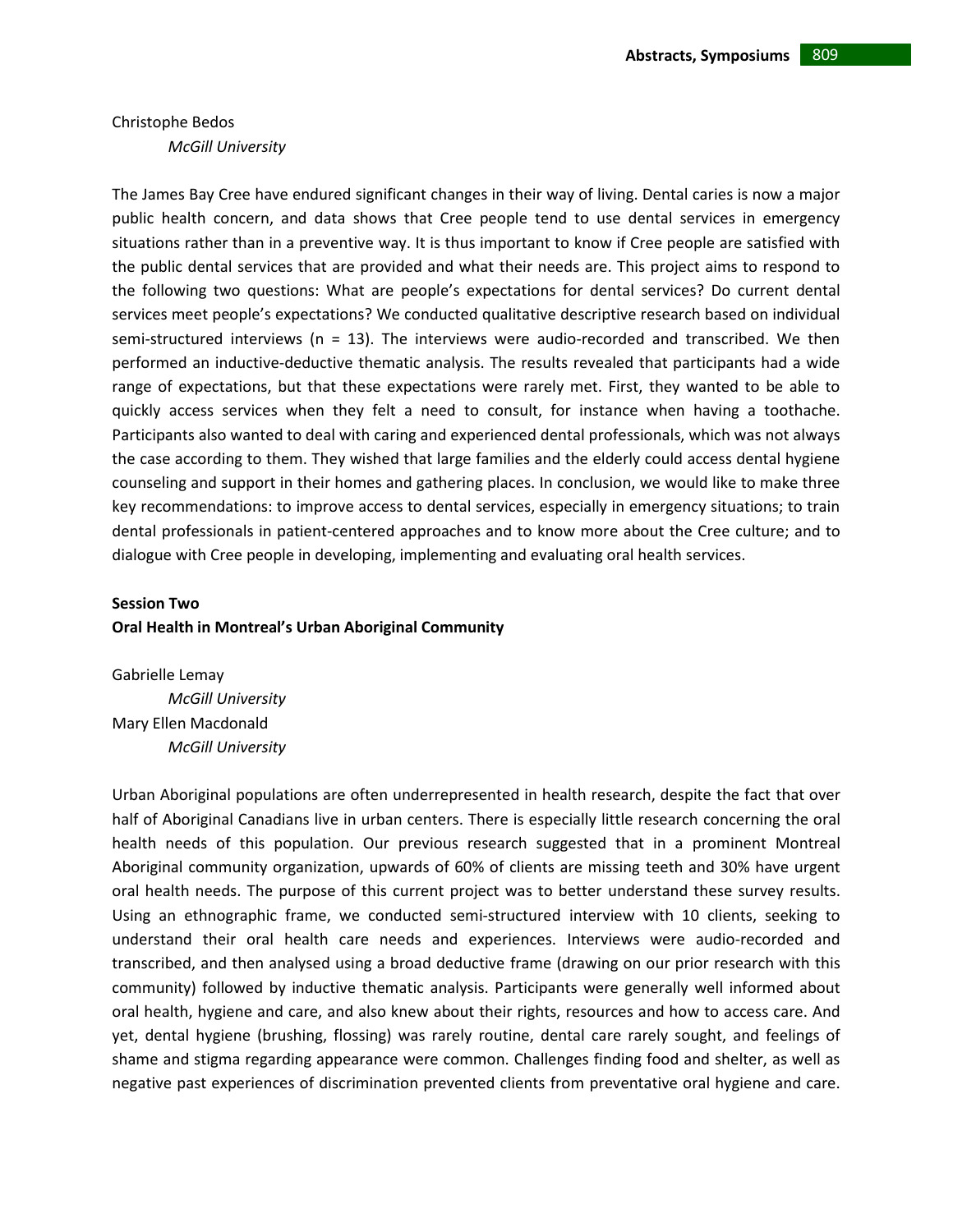Our next steps are to work together with this community organization and the dental community to find viable solutions to better meet urban Aboriginal people's needs.

# **Session Three A Rural Oral Health Research Study**

Elham Emami *McGill University - Universite de Montreal* Christophe Bedos *McGill University* Paul Allison *McGill University*

Little is known about how rural residents in Canada perceive and experience their oral health. This study used qualitative descriptive research to explore how rural environment can have an impact on oral health. A purposeful maximum variation sampling technique was used to recruit study participants from rural Quebec. Audio‐recorded, 60‐90 minutes, face‐to face interviews with semi‐structured, open‐ended questions were conducted by a trained interviewer, and were continued until saturation was reached (n=15). Interview questions were based on the conceptual framework of Health Belief Model and the McGill Illness Narrative Interview. Thematic analyses included interview debriefing, transcript coding, data display and interpretation. Five main themes emerged from the interviews: rural idyll, perceived oral health, access to oral health care, access to dental information and cues to action. The participants were mostly satisfied with rural lifestyle, but they were concerned about the impact of limited access to dental services and dental education on their oral health. These issues became more problematic when rural residents were elderly, young children with special care needs, and when they had lower socioeconomic status. A few rural residents, who were dissatisfied with the provided dental care, considered legal action however resisted due to their link to the small community and possible stigmatization. The dental care professionals were not selected as the main cues to action. These results could assist health care professionals and policy makers in the provision of appropriate oral health care to rural residents and in the development of future rural oral health research activities.

# **Qualitative Research in Ambulance Services: the Reality of Practice**

# **Chair:**

Julia Williams

*Queensland University of Technology and the University of Hertfordshire*

This symposium seeks to explore the role of qualitative research in ambulance services drawing on primary work from Australia and the UK. Research within ambulance services is gaining momentum both from within the paramedic profession and, also, from other professions interested in prehospital and/or urgent, unscheduled emergency care.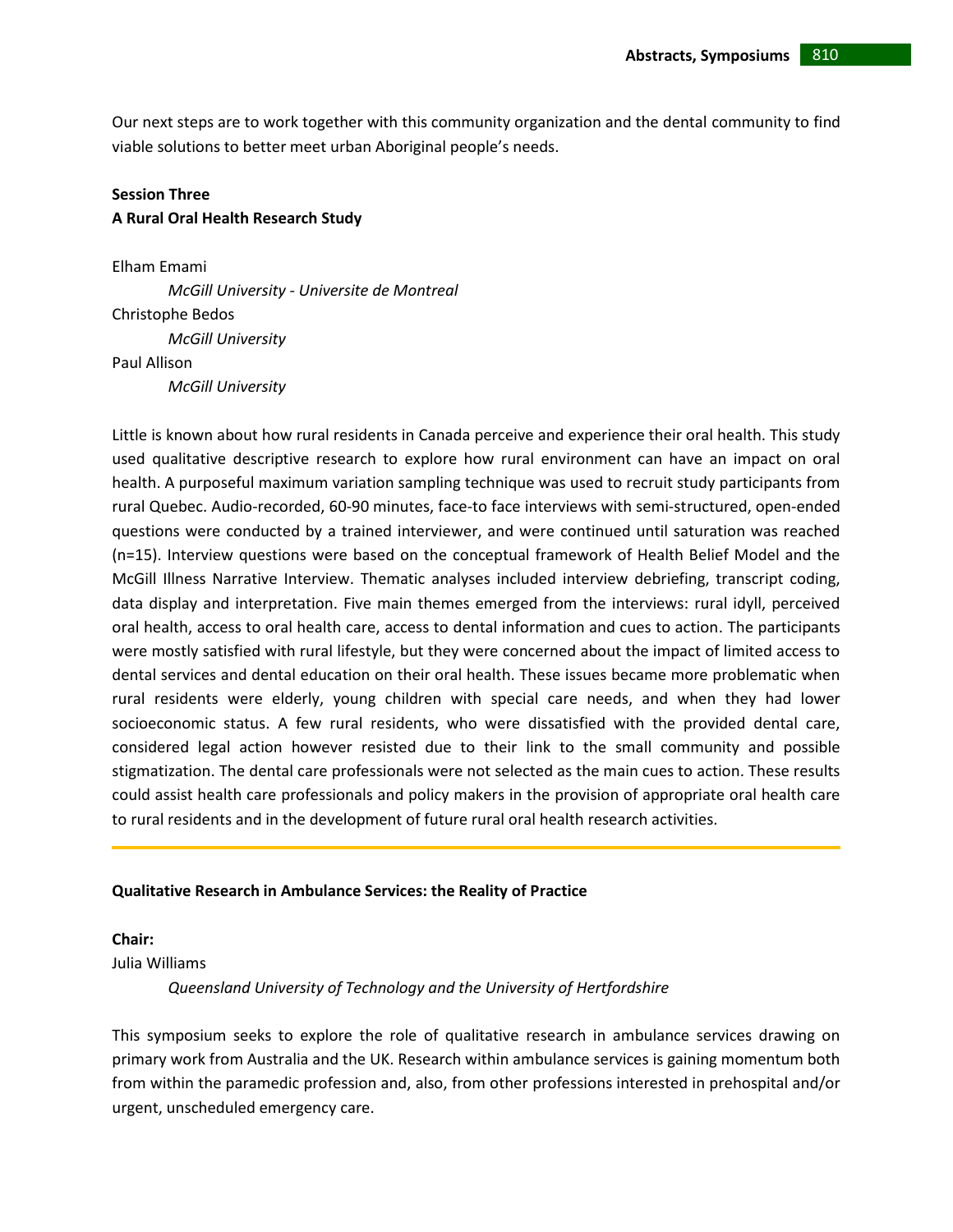The presenters want to explore some of the myths associated with the paramedic profession in terms of their primary roles and examine the culture(s) within the profession that may serve to perpetuate some of these misconceptions. Discussion will include investigation of a variety of aspects of paramedic practice from management of people with non urgent health and social care needs (the majority of ambulance staff's work), through to managing people experiencing time critical, life threatening emergencies.

All sessions will address how qualitative research can impact on practice, education and/or policy within ambulance services.

### **Session One:**

# **A Paramedic's Work is All Lights and Sirens: Reality or Desire?**

### Scott Devenish

*Queensland University of Technology* 

The media, television shows and just generally seeing ambulances travelling at speed to sick and/or injured patients leads the general public to view paramedic work as all 'lights and sirens', life and death type of work. In fact, this type of work makes up only a small proportion of the overall cases paramedics in Australia and the United Kingdom actually attend. Culturally, paramedics reflect on this component of paramedic practice as their reason for being, often choosing not to portray, or sometimes even belittling, the routine and low acuity side of paramedic work to the general public and newcomers to the profession. This session within the symposium will explore the important role of qualitative research in highlighting to those in paramedic management, educator and preceptor positions, as well as to the newcomers to the profession, the reality shock this cultural stance often creates for new employees when faced with the reality of paramedic practice.

In addition, lack of recognition of the non time critical, non urgent patients can influence the type of research that is being generated from within (and outside) the ambulance service. It is important to address these misconceptions to ensure that ambulance services' research examines the wide spectrum of patients' needs that it encounters on a daily basis. It is hoped that this presentation will stimulate debate around how qualitative research can contribute to improved understanding of the paramedic profession and its contribution to healthcare services.

#### **Session Two:**

**Making a difference: Queensland Ambulance Service's Vulnerable Clients Program Initiative**

Jo Stephens

*Queensland University of Technology*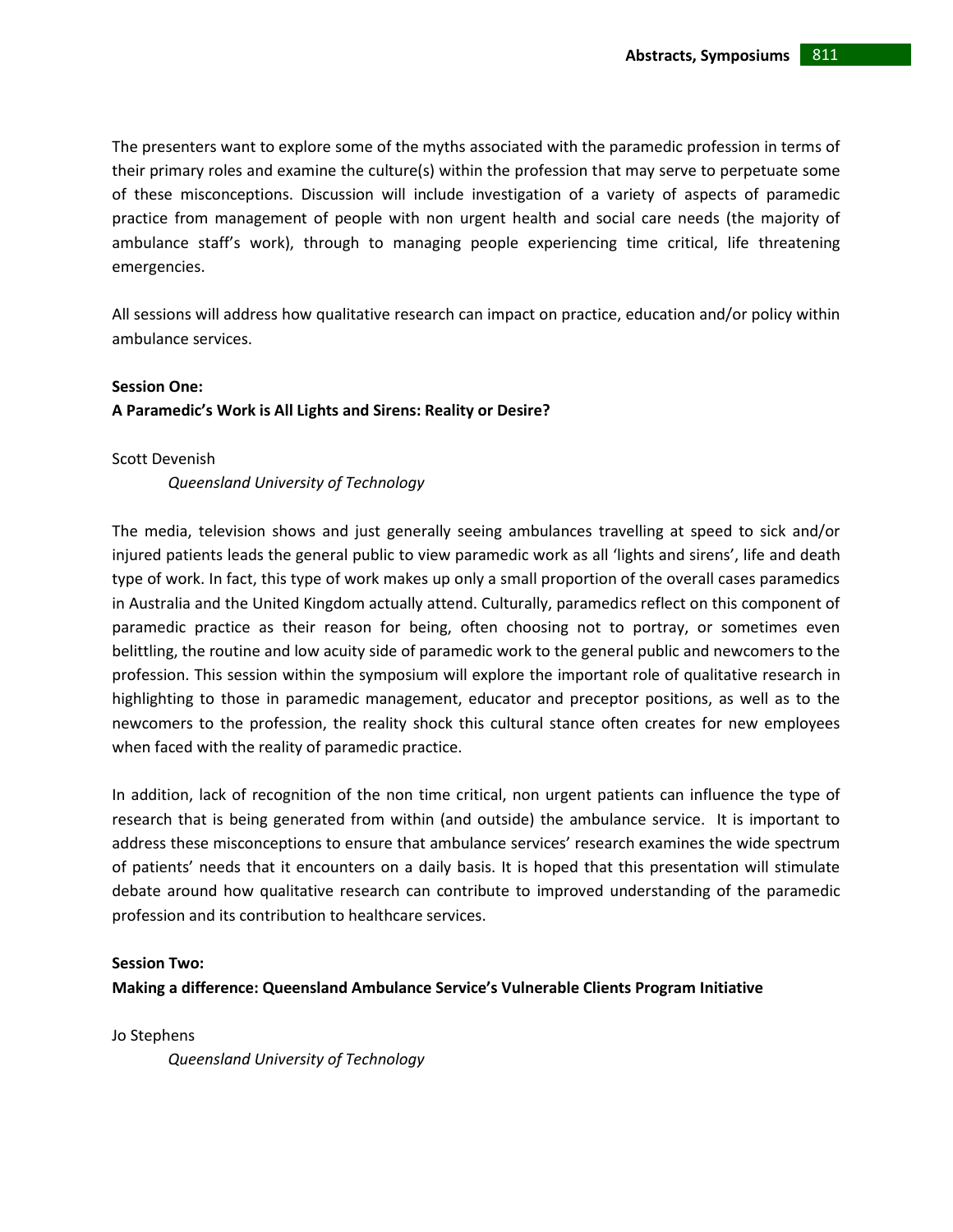Undergraduate paramedic students are often attracted to a paramedic career because it is viewed as an exciting 'trauma related' and 'high energy' occupation. However, the undergraduate programs in universities and also in the vocational setting may not prepare students for the reality of the role as a large majority of their work is actually managing patients with low acuity illness. Paramedics provide a 24/7 out of hospital service, which can include caring for the needs of people with complex acute and chronic health concerns as well as unmet social needs. These vulnerable client groups face many challenges, including access to services and social stigma. Paramedics can be a valuable resource to connect the person to appropriate health and social service agencies. Qualitative research opportunities are useful to examine the issues of vulnerable clients in out of hospital environments.

This session focuses on qualitative data which has informed paramedic practice and curriculum design within the Queensland Ambulance Service during a pilot program 'The Vulnerable Clients Program Initiative'. This initiative set out to enhance the knowledge, skills and abilities of operational ambulance staff when providing care to vulnerable people including, for example, people experiencing homelessness, mental health issues, bereavement, or elder abuse.

#### **Session Three:**

### **Qualitative Research in Trauma: is it a Case of 'Nice but not Necessary'?**

#### Julia Williams

#### *Queensland University of Technology and the University of Hertfordshire*

It will be clear from this symposium that much work within ambulance services in the UK and Australia does not involve acutely ill or injured people (patients). However it would be a considerable omission within this symposium if we did not examine the role of qualitative research in high acuity illness and/or trauma. In the UK about 7% of ambulance service work is related to trauma and/or high acuity illness and this session explores published qualitative research which focuses on the acute end of the continuum of ambulance staff's work.

It is interesting to note that much work in trauma and acute illness within prehospital settings appears to be quantitative and this presentation will consider possible reasons for this. At the same time, the discussion will explore exactly what qualitative research can offer to the understanding of time critical, acute, out of hospital healthcare from the practitioners' as well as the patients' perspectives.

Qualitative research can adopt different positions of centrality within a study from being the sole approach, through to being an adjunct to a predominantly quantitative investigation; this is no different in time critical, acute situations. What is important is that qualitative research is seen to make a valuable and a valued contribution to any investigation. Within paramedic practice and education there is abundant scope to engage with qualitative research and yet there is still some way to go before its value is fully recognised.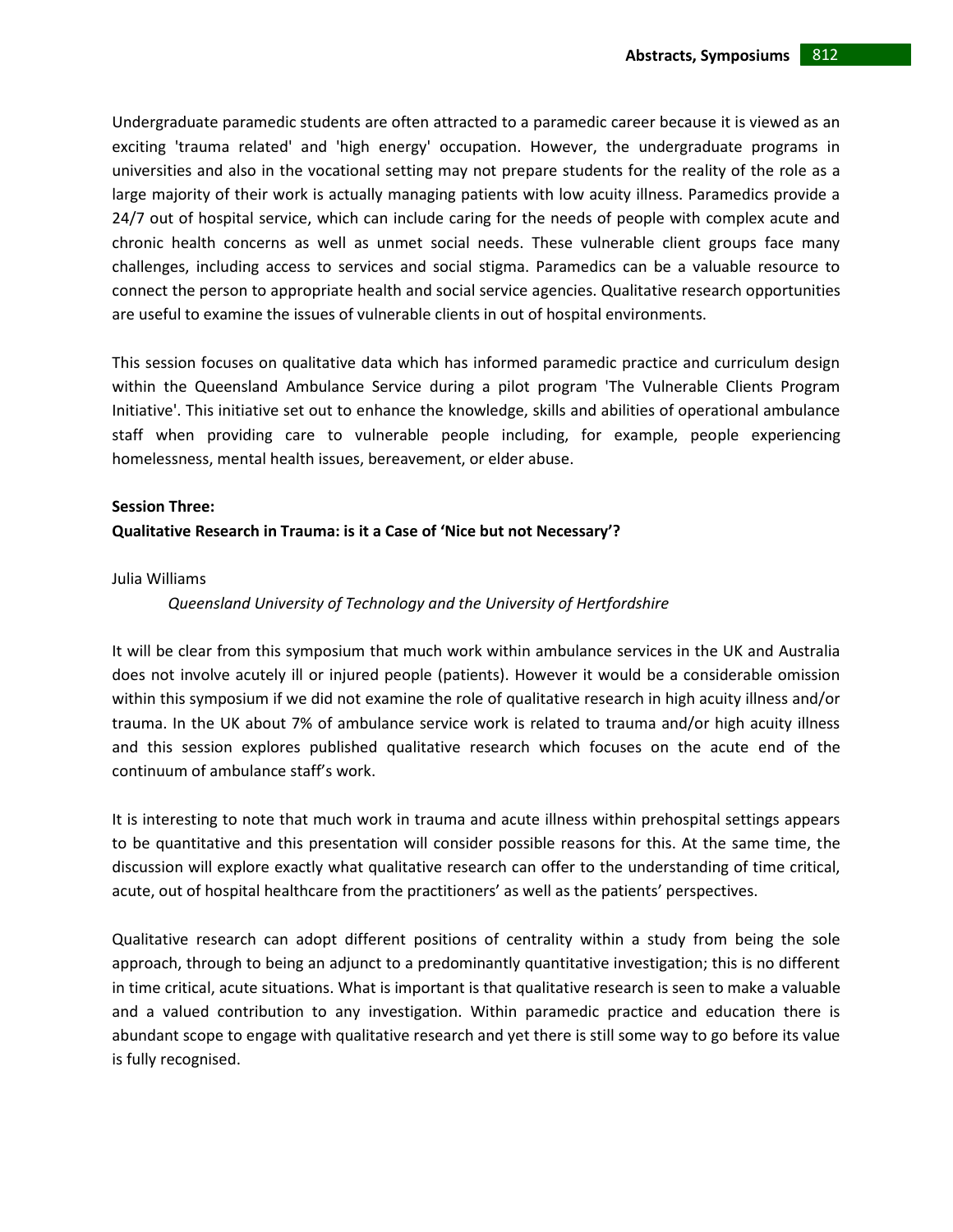In line with this year's QHR Conference's core theme of demonstrating that qualitative research should be used to inform education, policy and practice, this session serves to illustrate how this has been undertaken within the Queensland Ambulance Service.

#### **Restorying Northern Issues from Northern Perspectives**

**Chair:**  Nancy Gibson *Canadian Institute for Energy Training*

The symposium includes research from four articles published in a special edition of Pimatisiwin entitled, Emerging and Converging Research: Restorying Northern Issues from Northern Perspectives.

# **Session One:**

**Relational Flow Frames: A Model for Nonindigenous Researchers Working With Indigenous Populations**

Susan Hopkins

*GNWT-Early Childhood & School Services*

The Relational Flow Frames have four components and are built on the relational accountability work of Shaun Wilson: relational emergence, relational flow, relational convergence, and relational continuity. Relational Flow Frames emerged through a study of the lived experiences of high school graduates from the Tlicho community of Behchoko, Northwest Territories. An initial plan for purposive sampling evolved into a form of snowball sampling better described as relational sampling. Four relational research principles were defined and then later refined through phenomenological research documenting a model of the Tlicho Community Action Research Team. The Relational Flow Frames may be useful to other nonIndigenous researchers working in Northern communities.

### **Session Two:**

# **Speaking Of Research: Aligning Expectations for Funders and Community Researchers**

Nancy Gibson

*Canadian Institute for Energy Training* Carrielynn Lund *Canadian Institute for Energy Training*

Over the past two decades the various Canadian sources of research funding have moved from an academic, science-based focus to a more inclusive model, encouraging applications that support research partnerships with community organisations. This transition is creating challenges for some funders, as well as academic and community applicants in terms of definitions and expectations. With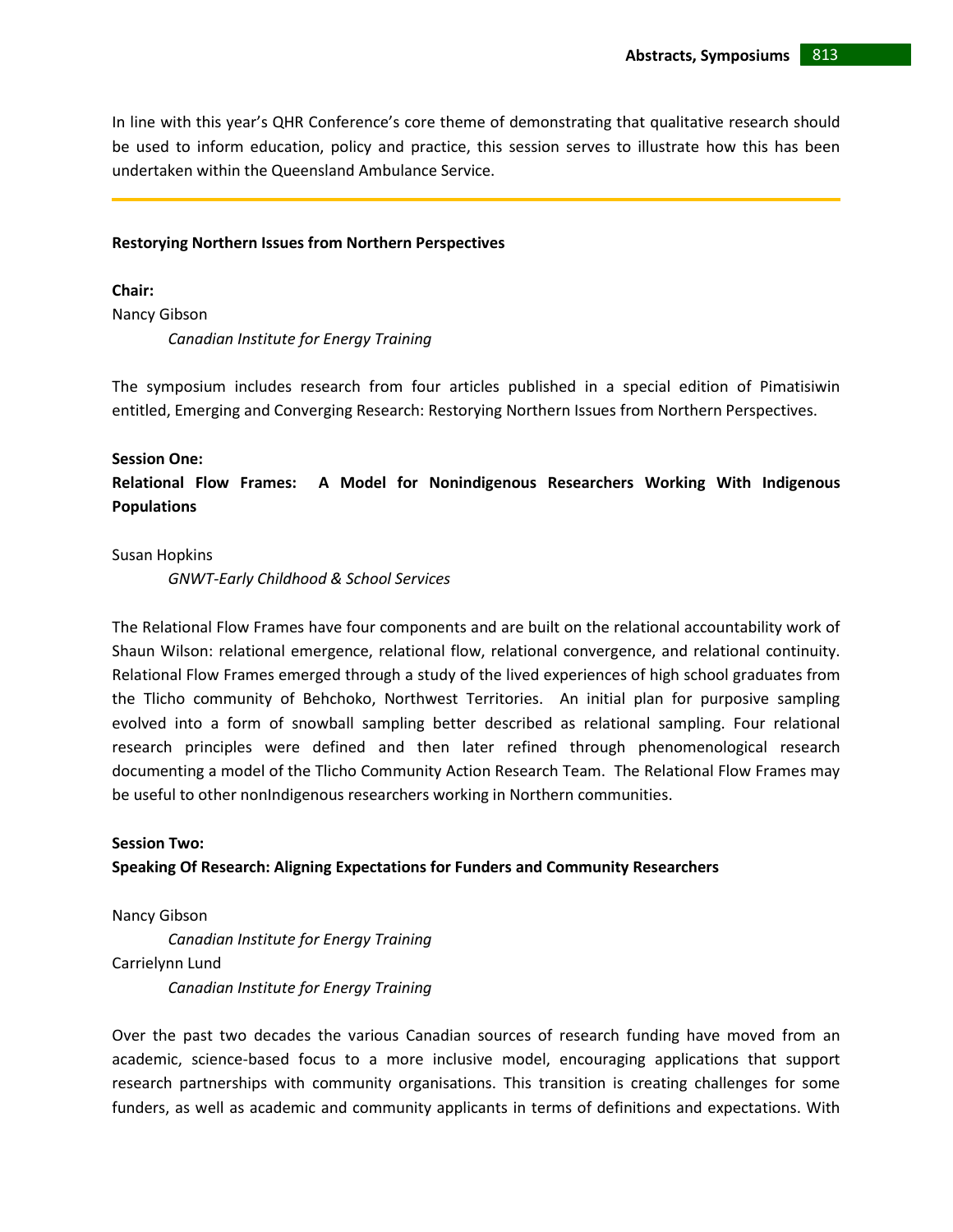the advent of community-based participatory research new perspectives on respectful, ethical research partnerships are appearing. The paper reviews some of the challenges and strategies for community partners, academics and funders in terms of research approach and practice.

### **Session Three:**

# **Telling it like it is 'Anyways': Capturing Tlicho Pregnancy Experiences through Photovoice**

Pertice Moffitt

*Aurora College*

Pregnancy can be a time of emotional upheaval, including joy and despair, as well as cultural affirmations from home, family, and community. Fourteen expectant mothers from a Tlicho community in the Northwest Territories shared their individual and collective stories about health beliefs and health promotion practices during their pregnancies and births of their babies. The photovoice method was embedded in a focused ethnographic study as a means of supporting an exchange of ideas between the participants and engaging in meaningful dialogue from local women's perspectives. This type of methodology grounded the study in local conceptions of pregnancy and birthing whereby the women themselves highlight the circumstances and priorities. The purpose of this paper is to share the power and voice from within that was expressed by Tlicho women as they used cameras and words to describe what they do to stay healthy during their pregnancies. The contexts of daily life and living in a remote community predicate their words. The stories that emerged in this research are shared to demonstrate the reality and diversity that exists. From these stories, health professionals and decision makers can realize a greater understanding of the influences and experiences of women living in remote northern communities. In addition, these narratives demonstrate the importance of working with women to create health promotion programs that better meet their needs and support their beliefs and lifeways.

# **Session Four:**

# **Dô Edàezhe: Building Resiliency among Aboriginal Youth**

Dianne Lafferty

*Yellowknife Catholic Schools*

"Dô Edàezhe" is a Dogrib expression describing a person who is capable, skillful and knowledgeable: a person who has the skills needed to survive in the world in the traditional Dene sense. In 2009, Yellowknife Catholic Schools received a grant to develop and implement a crime prevention program (called Dô Edàezhe), which included community liaison support, mentorship and leadership and resiliency development. Part of this project is based on a model program, the Leadership and Resiliency Program, which Yellowknife Catholic Schools adapted to suit the unique needs of Northern Aboriginal youth. Further adaptations have included developing and implementing programming for elementary aged students and incorporating community liaison support and mentorship components for all identified students. Eighty percent of the students in Dô Edàezhe are Aboriginal. The objective of Dô Edàezhe is to enhance the capacities of identified youth to decrease risk factors and increase protective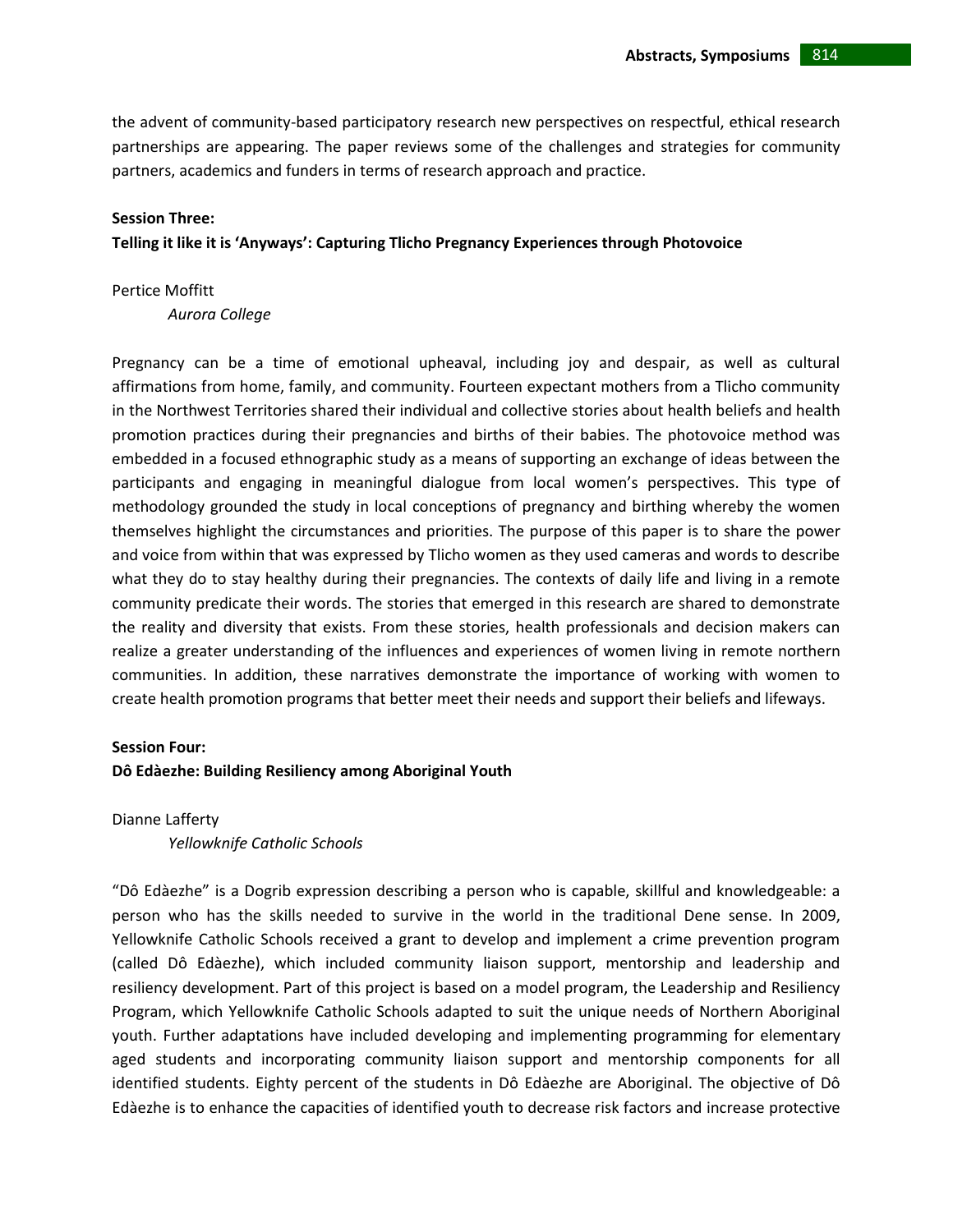factors related to crime and victimization. Midway through the project, preliminary findings for students in Dô Edàezhe show an increase in attendance and school grades and a decrease in school disciplinary actions. More important, are the anecdotal stories of the students as they become more confident in their abilities to be "Dô Edàezhe" as they navigate their current environment.

**The Use of Qualitative Research in Understanding Practice, Program and Policy-Level Interventions with Complex Populations: The Case of Children with Medical Complexity** 

**Chair:** 

Ashley Lacombe-Duncan *Hospital for Sick Children*

Children with medical complexity (CMC) are a growing population characterized by serious chronic conditions, functional limitations, multiple family-identified needs, and high resource utilization, requiring services from a variety of providers across numerous settings. The incorporation of diverse perspectives in qualitative health research examining this population is necessary to understand their care needs and to inform decision-making regarding family-centered service delivery that is both practical at a clinical and policy level.

The papers presented in this symposium applied qualitative methods to develop a rich understanding of barriers and facilitators to care of CMC at the practice, program, and policy level, through semistructured interviews/focus groups with families, providers, managers and policy makers. This research will facilitate family-centered improvements in both clinical service delivery and health systems structure. The richness that diverse perspectives contributed to the understanding of the topic of care for this vulnerable population will be explored.

# **Session One (Practice Level) The Usefulness of Care Plans for Children with Medical Complexity**

Sherri Adams *Hospital for Sick Children* Sanjay Mahant *Hospital for Sick Children* Jeremy Friedman *Hospital for Sick Children* Radha MacCulloch *McGill University* David Nicholas *University of Calgary*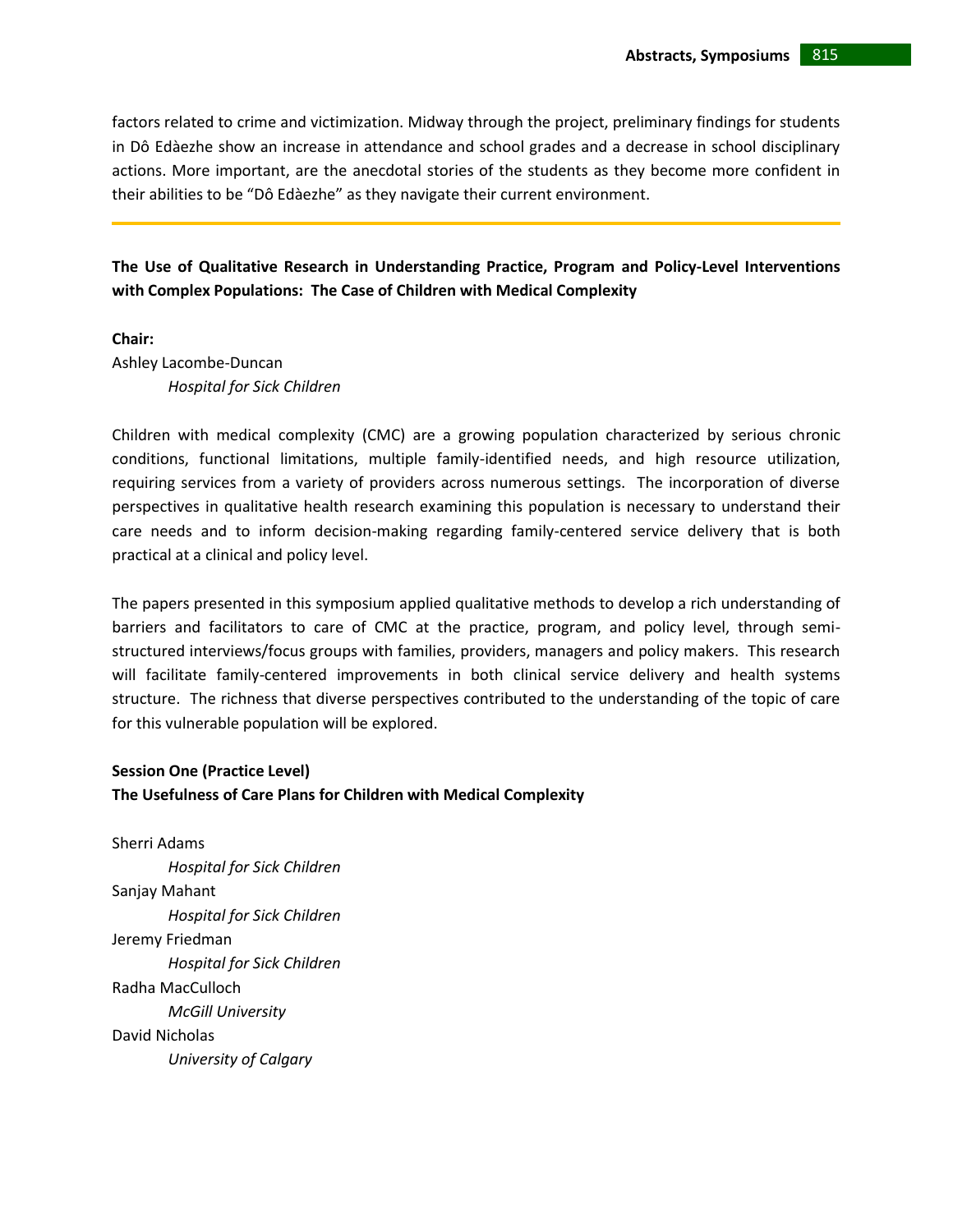A care plan is a written document created by the health care provider (HCP) in partnership with the family that outlines the major medical issues and care needs for their child. A qualitative study utilizing grounded theory methodology was undertaken to explore how parents and HCPs of children with medical complexity (CMC) perceive the usefulness of a care plan. Semi-structured interviews with 15 parents and focus groups with 15 HCPs were conducted. The data was analyzed iteratively for themes and emerging theory.

Both HCPs and parents identified the care plan as an important tool in the care of CMC. Analysis of the data revealed key themes that were unique to either parents or HCPs, from which emerged a theory of why and how care plans are useful. For parents, themes related to patient-centeredness and timeliness of care were dominant. Parents felt the care plan increased their credibility in interactions with the health care team by clarifying the child's needs and utilizing medical terminology from a perceived authoritative source. For HCPs, themes related to efficiency and safety were dominant. HCPs described the care plan as a 'roadmap' that directed care and facilitated focused assessments and frank discussions with the family.

While the views of parents and HCPs overlapped in some areas, the specific usefulness and benefits of the care plan were distinct between groups. Findings informed a comprehensive care plan template as well as a model of why and how to best utilize care plans within family-centered models of care.

# **Session Two (Program Level)**

# **Applied Use of a Theoretical Model to Understand a Complex Intervention: Evaluation of the Integrated Complex Care Model**

Ashley Lacombe-Duncan *Hospital for Sick Children* Shauna Kingsnorth *Bloorview Research Institute*  Krista Keilty *Hospital for Sick Children* Cindy Bruce-Barrett *Hospital for Sick Children* Eyal Cohen *Hospital for Sick Children*

Children with medical complexity (CMC) form a vulnerable group characterized by multiple and prolonged hospitalizations, frequent medical errors and poor care coordination. Organizational integration is essential to improving outcomes for CMC. To this aim, an Integrated Complex Care Model (ICCM) was developed through partnership between an acute care hospital, a children's rehabilitation hospital, and a community home health organization. Qualitative methods contributed to an in-depth exploration of processes and outcomes of this pilot initiative.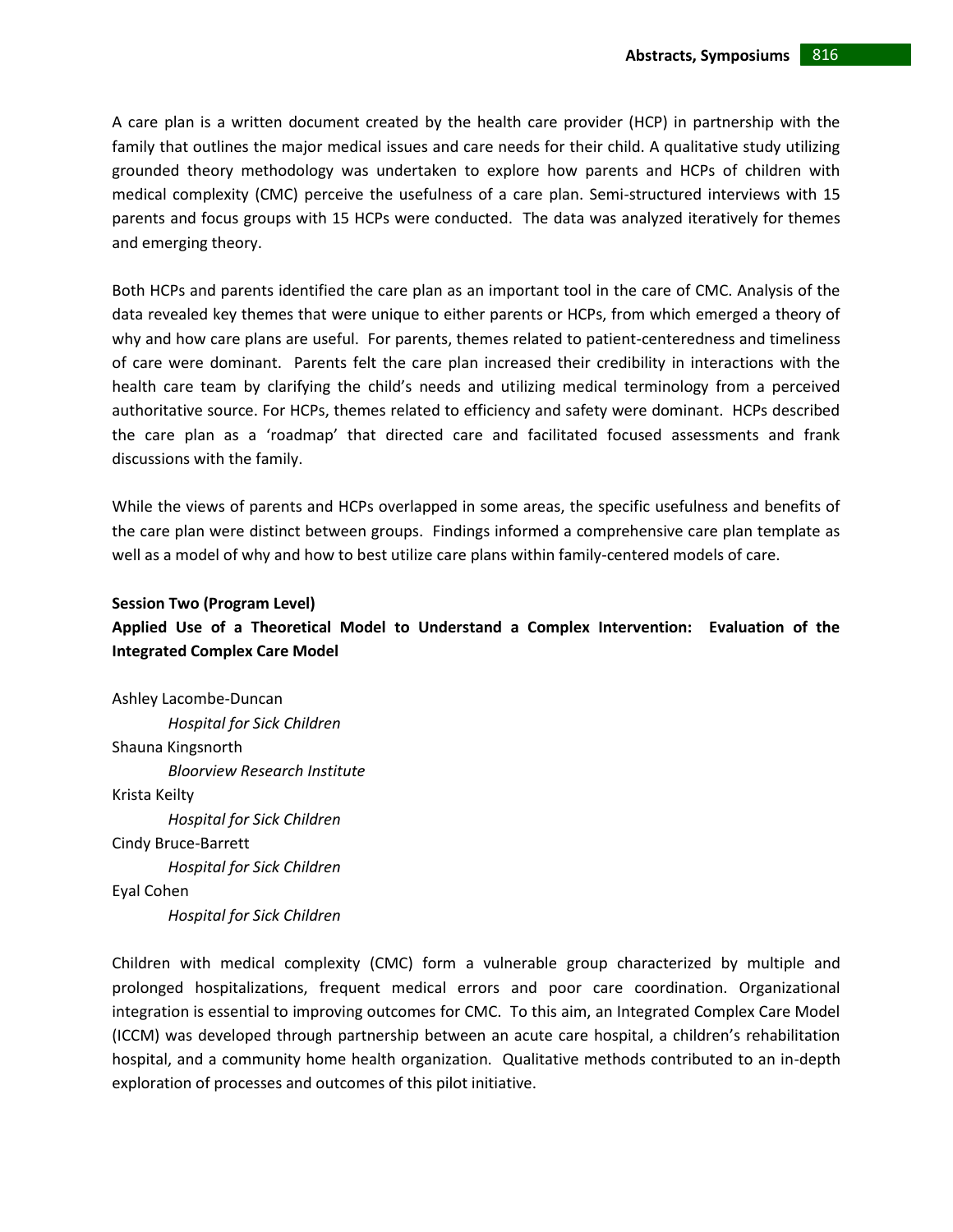Semi-structured interviews and focus groups were conducted with 33 ICCM stakeholders and key documents were reviewed. Codes were determined a posteriori, drawing from an existing theoretical framework for integration and care coordination, facilitating examination of the model at a system, organizational and family level.

Enablers to model implementation included protected clinical time, clarity in staff roles and responsibilities, and communication and engagement strategies targeted towards key stakeholders involved in care of CMC. Barriers to model implementation included real and perceived policy barriers, such as policies related to inter-organizational patient information sharing. Families identified the perceived usefulness of care coordination through the ICCM and an electronic care plan that reflects both the medical and psychosocial aspects of their child's care. Continued challenges experienced by families included times of transition (hospital-to-home) and the need for expanded partnerships beyond the three organizations involved.

Results of this evaluation informed both implementation and sustainable growth of the ICCM, as well as the beginning development of integrated health systems for CMC and their families beyond the initial scope of the project.

# **Session Three (Policy Level)**

**Information Sharing for Children with Medical Complexity Within and Across Health Care Organizations**

Laura Quigley *University of Toronto* Ashley Lacombe-Duncan *Hospital for Sick Children* Sherri Adams *Hospital for Sick Children* Charlotte Moore *Hospital for Sick Children* Eyal Cohen *Hospital for Sick Children*

Children with medical complexity (CMC) require special medications and/or technologies, as well as the services of a variety of health care providers across a number of settings. CMC comprise 0.5% of all children; however they consume approximately 1/6 of paediatric health care resources. Information sharing both within and across organizations is essential to providing integrated care for this population, but has been reported to be extremely challenging. The purpose of this qualitative study was to identify the barriers to and facilitators of information sharing across providers and families of CMC.

Secondary review of semi-structured interviews and focus groups (n=52), semi-structured interview with key stakeholders (n=4) and document review were used to examine the experiences of key stakeholders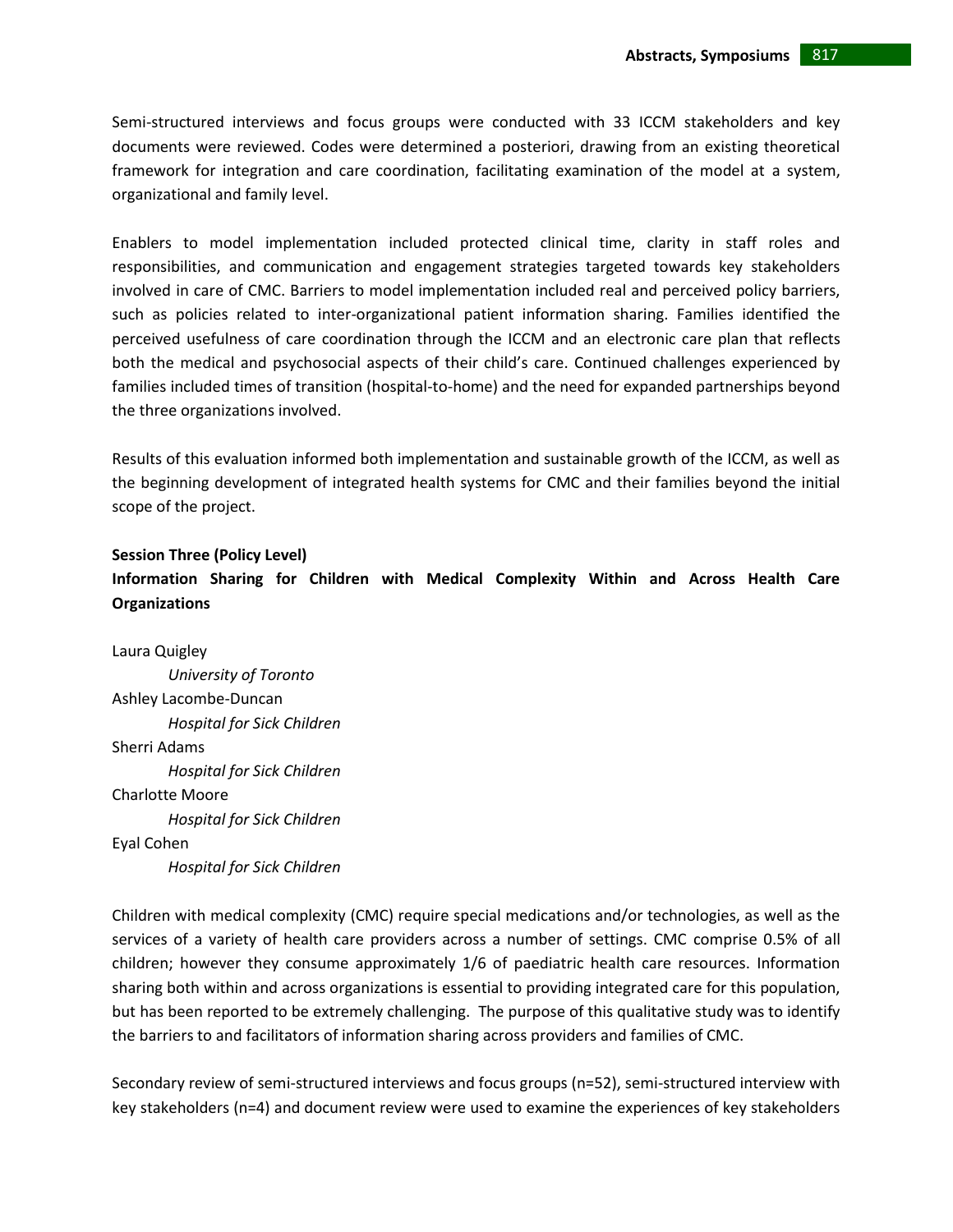in multiple sectors regarding the sharing of information for CMC. Emerging themes were identified to produce a theoretical model.

Both barriers to and facilitators of information sharing were related to one of three major themes: lack of consistent policies and standards across organizations further confounded by differences in interpretation of policies at the organizational and provider level; the current health system focus on episodic care rather than the continuum of care; and the lack of an integrated, accessible, secure platform on which summated health care information is stored.

Families, providers, and policy makers all recognize the multitude of obstacles to information sharing for CMC. Findings informed a model of how barriers to information sharing interact to prevent optimal information sharing both within and across organizations. Key facilitators illustrate potential solutions to improve communication.

### **Interdisciplinary Conversations, Collaboration, and Research on the Cancer Care Experience**

### **Chair:**

Dr. Richard Hovey *McGill University*

Advancements in health care have decreased the cancer mortality rate and thereby increased cancer survivorship. Therefore, improving the patient experience through the trajectory of their treatment is a key priority in cancer care. A transformative shift from a predominately biomedical perspective to the ontology of cancer brought three researchers from Dentistry, Nursing and Education together through conversation to learn with, from and about each other's research findings and extend our understanding of patients' experiences of cancer. Furthermore, we explore how patient engagement in our research can contribute to improve patient-centred care. Paper 1 presents head and neck cancer patients' experiences about the information they received at the hospital. Paper 2 presents the development and dissemination of a meaning-making intervention to optimize existential awareness and psychological adjustment among patients with breast, colorectal, or ovarian cancer. Paper 3 demonstrates how distress influenced the decision-making process for men newly diagnosed with prostate cancer.

#### **Session One**

**Information Provision in Head and Neck Cancer Care – a Qualitative Study** 

Violet D'Souza *McGill University* Erin Watson *McGill University* Elizabeth Blouin *McGill University Hospital Center*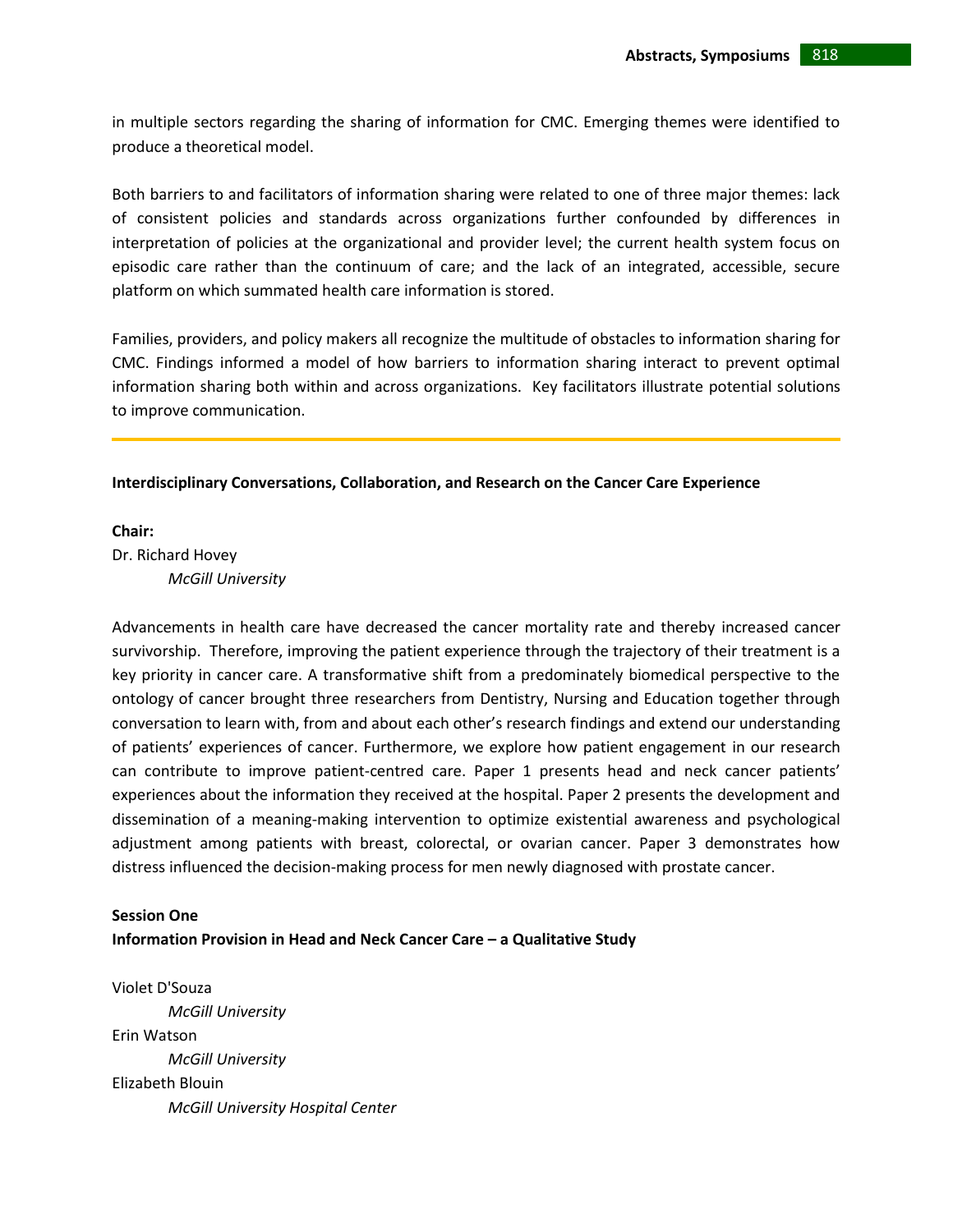Anthony Zeitouni *McGill University Hospital Center* Paul J. Allison *McGill University*

Patient information is considered both as a resource and a means of empowerment. Studies conducted with cancer patients show that good quality information can improve patient outcomes such as adherence to treatments, lower levels of anxiety and satisfaction with care. However, very little research has been done with Head and Neck (H&N) cancer patients. Our aim was to describe and compare the experiences of H&N cancer patients receiving information concerning their cancer and treatment at two hospitals with different approaches to information delivery. A total of 11 H&N cancer patients and 2 Nurse Coordinators (NC) participated in this study that used qualitative methods. One hospital provided the Multimode Comprehensive Tailored Information Package (MCTIP), whereas the other hospital used a normal care approach for information provision. Data were gathered by semistructured interviews with subjects and by observing information provision at both centers. Interviews and information deliveries were audio taped. Our study findings show that the subjects who received the MCTIP perceived the information that they received was timely, understandable, contained the details they needed, and helped them in preparing them for the treatment. And the subjects who did not receive the MCTIP expressed that they proceeded towards the treatment with no clear idea about various steps in cancer care and they felt confused and lost. The results suggest that subjects who received the information through MCTIP had better information provision experience, while peers receiving a normal care approach expressed dissatisfaction with elements of their information provision experience.

#### **Session Two**

**The Influence of Distress on Knowledge Transfer for Men Newly Diagnosed with Prostate Cancer**

Dr. Richard Hovey *McGill University* Karen E. Cuthbertson *University of Calgary* Katherine A. Birnie *Dalhousie University* John W. Robinson *Tom Baker Cancer Centre and University of Calgary* Bejoy C. Thomas *Tom Baker Cancer Centre* Helen F. Massfeller *University of Calgary* J. Dean Ruether *Tom Baker Cancer Centre* Cheryl Scott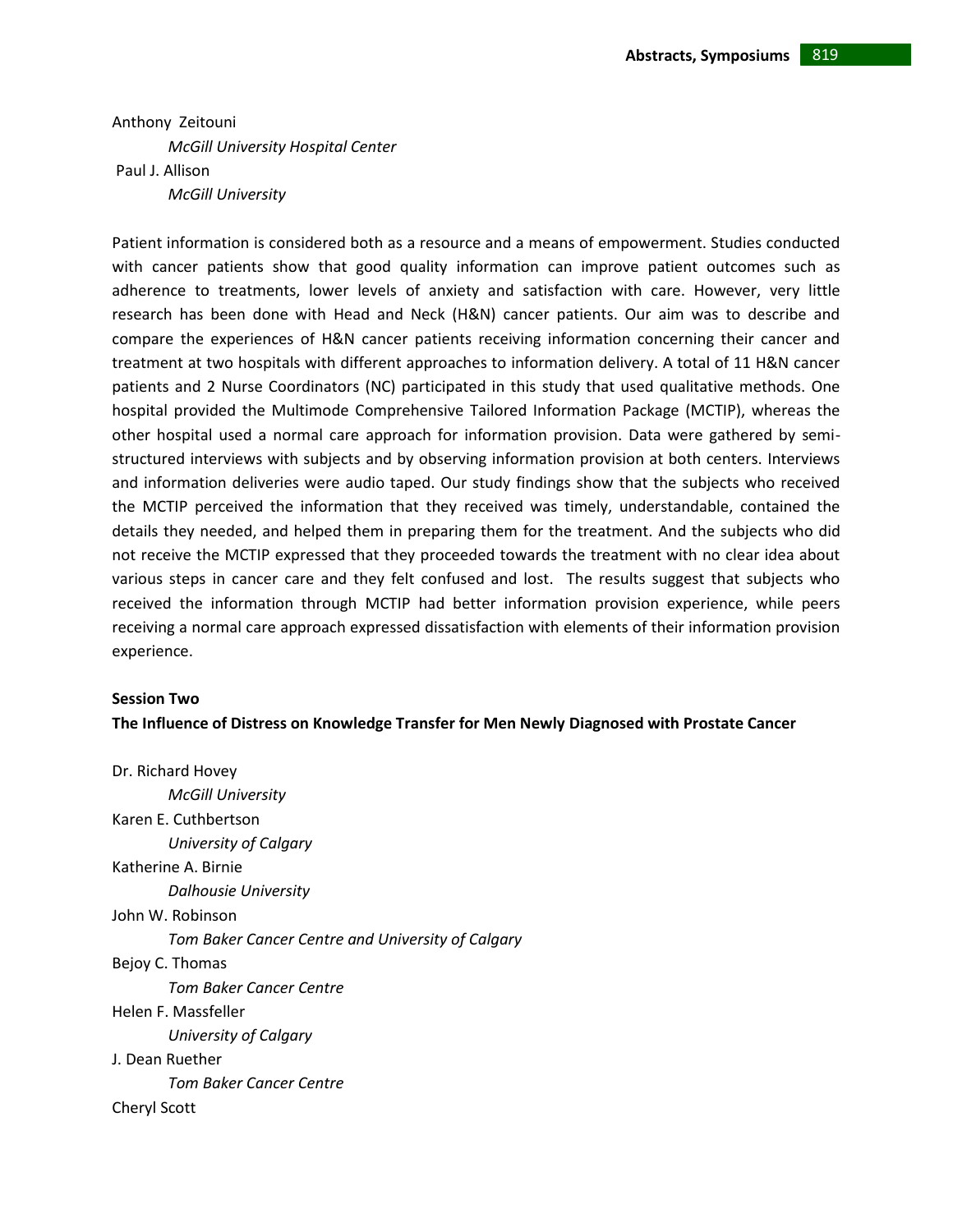#### *Tom Baker Cancer Centre*

The purpose of this inquiry was to evaluate the efficacy of prostate cancer education sessions. Implementation of 3-h patient educational sessions was intended to provide men newly diagnosed with localized prostate cancer, who face difficult and complex decisions, information about potential treatment options. Fifty-seven men completed the distress thermometer assessment before the education session to assess baseline levels of distress. Seven of the men were interviewed posteducational session to determine the degree of knowledge transfer from the session. This study explored the efficacy of the patients' learning experience using an interpretive phenomenological research approach. Resulting data revealed that these patients, as adult learners, were distressed and that, despite the availability of pertinent medical content, the subject material was not learned as intended or readily understood. The conclusion drawn from this preliminary applied educational research study was that the education model used was less than efficacious at ensuring that sufficient knowledge transfer was achieved for medical treatment decision-making processes. These findings suggest a need for future research to explore the application of adult learning theories and approaches that may offer enhanced knowledge translation and transfer for prostate cancer education programs.

[J Cancer Educ.](http://www.ncbi.nlm.nih.gov/pubmed/22528629) 2012 DOI: 10.1007/s13187-012-0343-2.

### **Session Three**

**Patient Interviews in the Diffusion of Innovation in Cancer Care**

Virginia Lee

*McGill University Hospital Center*

The patient experience of living with cancer is a high priority domain in cancer care. To a certain extent, patient care depends on how well we understand the human experience of cancer. This third paper will describe a sequence of studies that incorporated the patient perspective along various phases of a novel intervention being developed to enhance psychological adjustment during the cancer experience. Individuals newly diagnosed with breast, colorectal or ovarian cancer and within the first 6 months of beginning chemotherapy treatment were recruited to participate in three clinical studies, including one randomized controlled trial. In each study, the study participants completed interviews or submitted written narratives about what they perceived as pivotal events that marked their cancer journey. The data were analysed using an interpretive description approach to document how individuals newly diagnosed with cancer 'made sense' of a new reality that was profoundly affected by the need for optimism and an acute awareness of existential vulnerability. This presentation will discuss how the qualitative findings in each study were critical to steer the next steps in the diffusion of this novel intervention. Specifically, the qualitative findings were instrumental to help define the intervention, to identify important patient reported outcomes for measurement, to contextualize the quantitative findings derived from self-report questionnaires, and to illuminate clinically meaningful areas to consider when transferring the intervention into practice.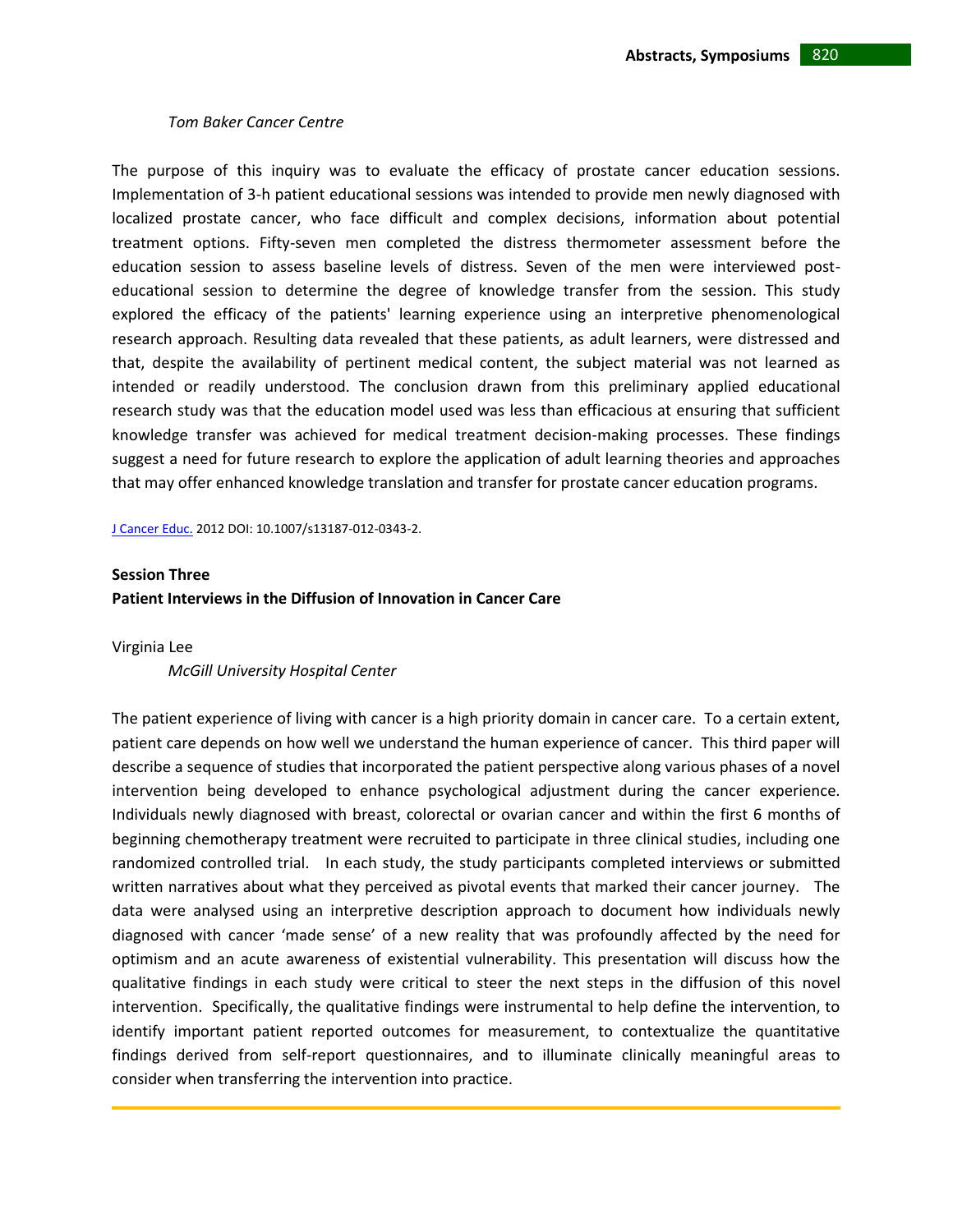### **Hermeneutical Research: a Question of Method**

#### **Chair:**

Angela Morck

This panel will present emerging ideas in qualitative inquiry, focusing on the merits of hermeneuticallyoriented methodologies for health research. The first paper will examine the meaning of research method from a Gadamerian philosophical stance in which hermeneutical inquiry is considered as unmethod. The second paper will describe an empirical framework for conducting hermeneutical research, adapting the philosophical work of Charles Taylor on human sciences, interpretation, and social imaginaries. The third paper will explore the process of interpretation based on multiple interviews of participants who shared their life stories. By delving into stories that are modified in some way, either through elaboration or progressive revelations, we will consider how to interpret evolving or changing versions. This symposium invites three researchers into a conversation about hermeneutic research within the health and social sciences. The intention is to demonstrate how hermeneutics can be interpreted into multiple contexts while being mindful of their philosophical ancestries.

### **Session One**

**Philosophical Hermeneutic Recklessness: Understanding the Un-Method for Social and Health Science Research** 

Richard Hovey

*McGill University*

Philosophical hermeneutics may be somewhat misunderstood and misinterpreted as a research approach due to its apparent lack of a repeatable structured method vis-à-vis the scientific method. I will provide an overview of philosophical hermeneutics and articulate why it should remain as the unmethod among other research methods. The dominant discourse of method as scientific will be discussed. Philosophical hermeneutics as an alternate method evolved through time and commitment to the underlying philosophy will be explored. In this context, philosophical hermeneutics becomes an un-colonized means to gain an understanding of complex social-relational, cultural, and historical human experiences of health for applied research. The presentation will incorporate applied philosophical hermeneutic research findings as examples from projects that span topics such as patient safety, osteoporosis, diabetes within an Aboriginal context, and patient / health professional / medical education.

# **Session Two:**

**Charles Taylor, Hermeneutics and Social Imaginaries: a Framework for Ethics Research**

Franco Carnevale *McGill University*